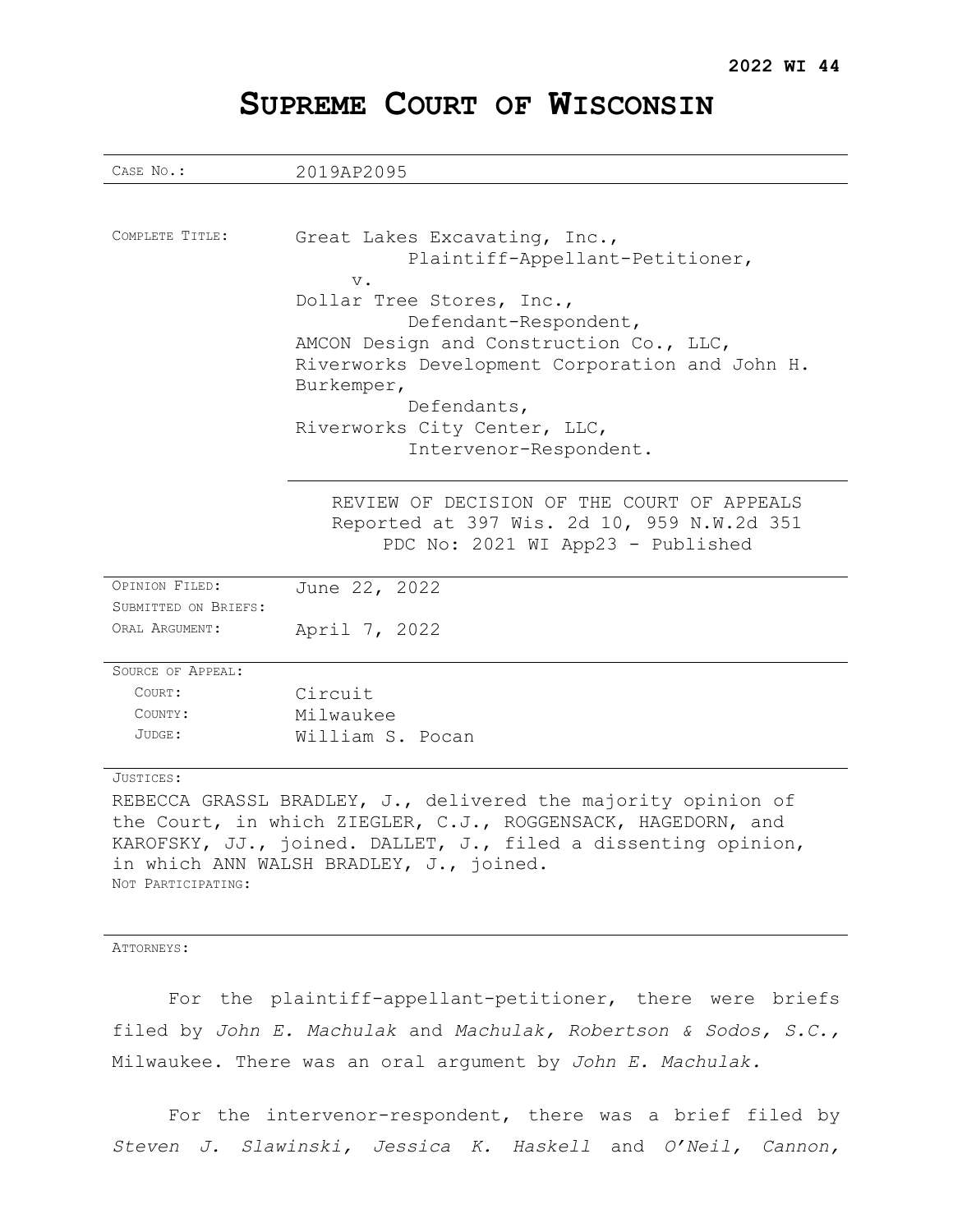*Hollman, DeJong & Laing S.C.,* Milwaukee. There was an oral argument by *Steven J. Slawinski*.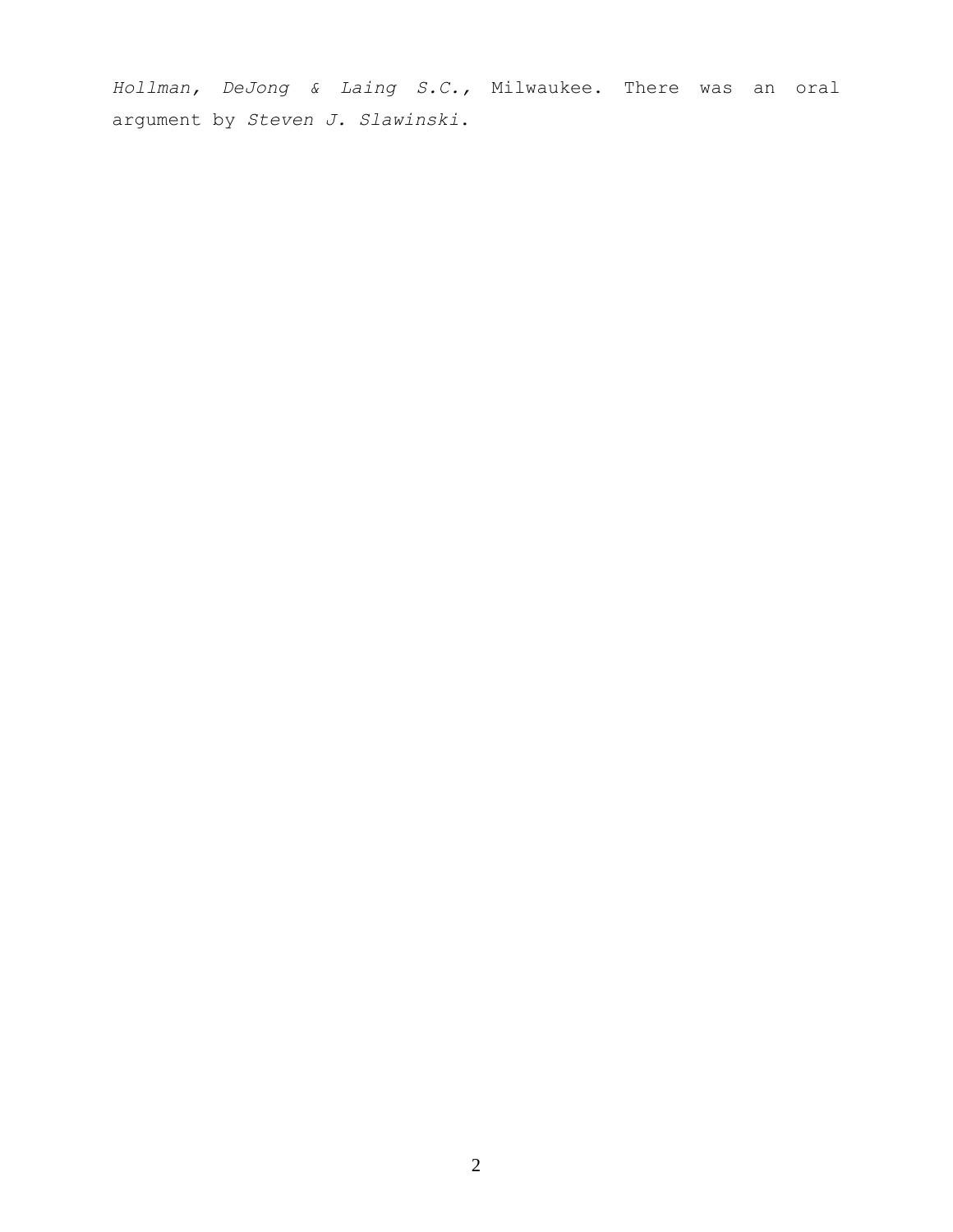### **2022 WI 44**

NOTICE

**This opinion is subject to further editing and modification. The final version will appear in the bound volume of the official reports.** 

No. 2019AP2095

STATE OF WISCONSIN  $\cdot$  : IN SUPREME COURT

**Great Lakes Excavating, Inc.,**

 **Plaintiff-Appellant-Petitioner,**

 **v.**

**Dollar Tree Stores, Inc.,**

 **Defendant-Respondent,**

**AMCON Design and Construction Co., LLC, Riverworks Development Corporation and John H. Burkemper,**

 **Defendants,**

**Riverworks City Center, LLC,**

 **Intervenor-Respondent.**

REBECCA GRASSL BRADLEY, J., delivered the majority opinion of the Court, in which ZIEGLER, C.J., ROGGENSACK, HAGEDORN, and KAROFSKY, JJ., joined. DALLET, J., filed a dissenting opinion, in which ANN WALSH BRADLEY, J., joined.

REVIEW of a decision of the Court of Appeals. *Reversed and cause remanded.*

(L.C. No. 2019CV2945)

**FILED**

**JUN 22, 2022**

Sheila T. Reiff Clerk of Supreme Court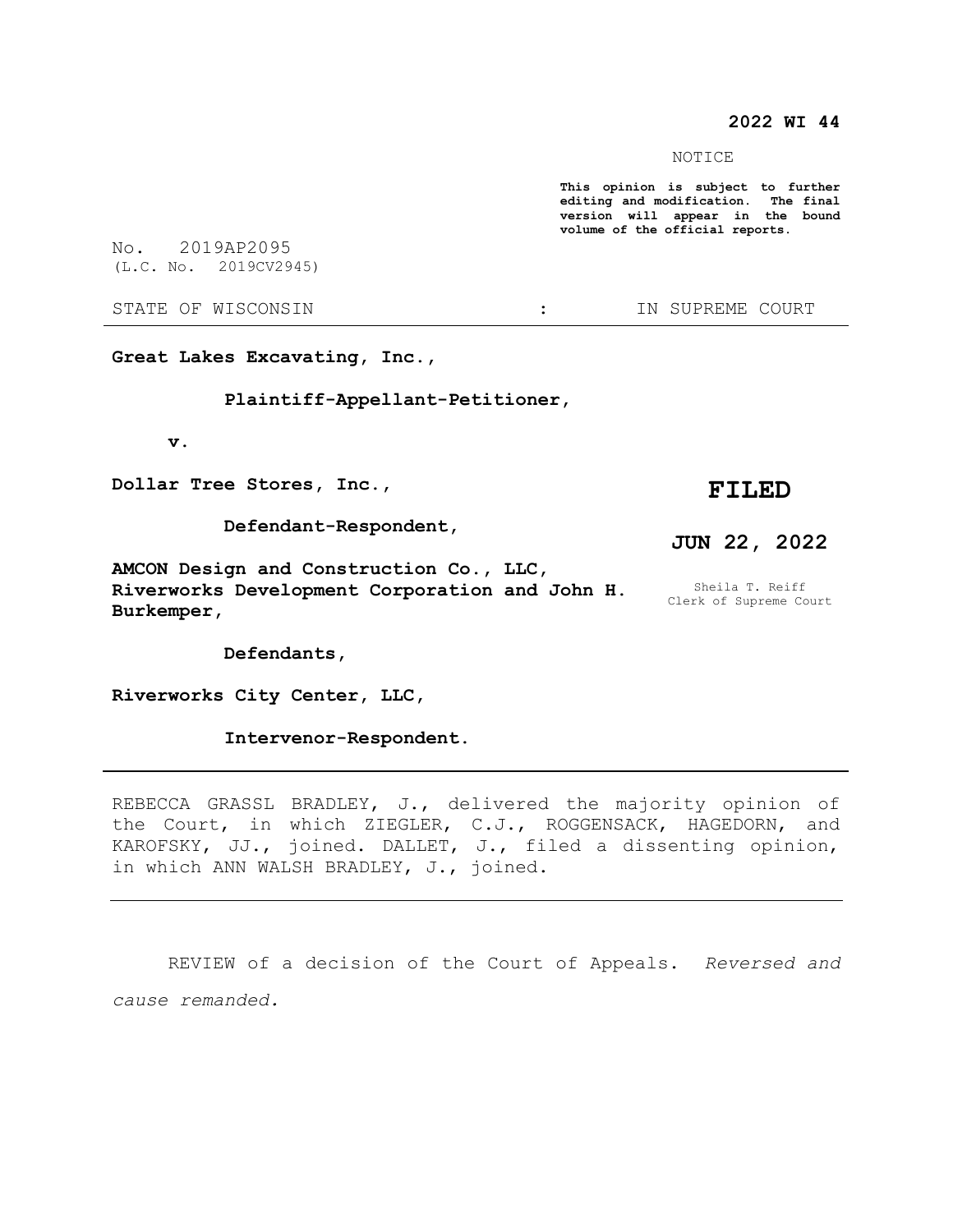¶1 REBECCA GRASSL BRADLEY, J. Great Lakes Excavating, Inc. (Great Lakes) seeks review of a court of appeals decision<sup>1</sup> affirming an order of the circuit court,<sup>2</sup> which granted partial summary judgment to Riverworks City Center, LLC (Riverworks) after finding Great Lakes fully waived its construction lien. Before signing a form lien waiver document titled "Waiver of Lien to Date," the owner of Great Lakes crossed off the words "to Date," replaced them with the handwritten word "Partial," and initialed next to the change. Great Lakes argues this change "specifically and expressly" limited the lien waiver to the amount received—–\$33,448—in accordance with the requirements of Wis. Stat. § 779.05(1), and asserts extrinsic evidence reveals all parties intended the waiver to be partial. Alternatively, Great Lakes contends equitable estoppel precludes Riverworks from asserting Great Lakes waived its lien in full. Riverworks maintains the form constituted a full waiver of Great Lakes' lien rights because it failed to satisfy the statutory procedure to limit the waiver.

¶2 We hold the waiver document satisfied Wis. Stat. § 779.05(1) (2019–20)<sup>3</sup> by "specifically and expressly" limiting the waiver to "a particular portion of . . . labor, services,

 $\overline{a}$ 

<sup>&</sup>lt;sup>1</sup> Great Lakes Excavating, Inc. v. Dollar Tree Stores, Inc., 2021 WI App 23, 397 Wis. 2d 210, 959 N.W.2d 351.

 $2$  The Honorable William S. Pocan, Milwaukee County Circuit Court, presided.

<sup>3</sup> All subsequent references to the Wisconsin Statutes are to the 2019-20 version unless otherwise indicated.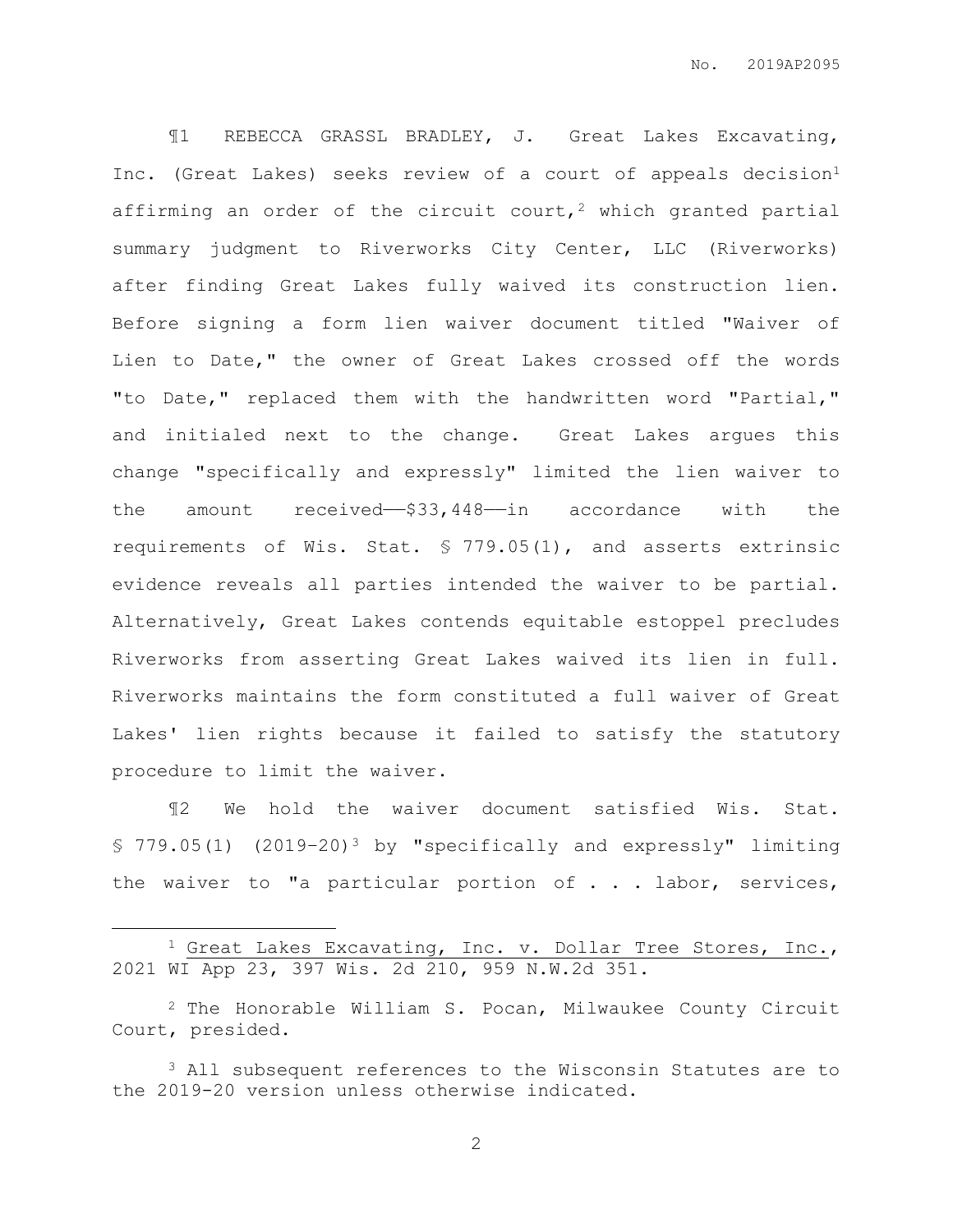materials, plans, or specifications" in the amount of \$33,448. Accordingly, we reverse the decision of the court of appeals.

### I. BACKGROUND

¶3 In this construction lien waiver dispute, Riverworks contracted with AMCON Design and Construction Co. (AMCON) to construct a commercial building and parking lot in Milwaukee, Wisconsin, called the Riverworks City Center project (the Project).4 Dollar Tree Stores, Inc. (Dollar Tree) was slated as the anchor tenant. AMCON subcontracted with Great Lakes to perform excavating work for installation of the parking lot. The original contract amount for this work was \$37,165, but once the installation started, Great Lakes encountered poor soil quality necessitating additional excavating work. As a result, and following a series of change orders, the amount AMCON owed Great Lakes ultimately totaled \$222,238.

¶4 After completing its work on the Project, Great Lakes invoiced AMCON for \$222,238 and, when no payment was received, served Riverworks and Dollar Tree with a notice of intent to file a claim for a construction lien. At that point, and upon AMCON's invitation, the owner of Great Lakes, Duwayne Bruckner (Bruckner), went to AMCON's office to collect payment. A representative from AMCON told Bruckner only \$33,448 was available for payment, and presented to Bruckner a preprinted lien waiver form, titled "Waiver of Lien to Date" for his

 $\overline{a}$ 

<sup>4</sup> This case comes to us on review of a partial grant of summary judgment. The facts as stated are undisputed by the parties.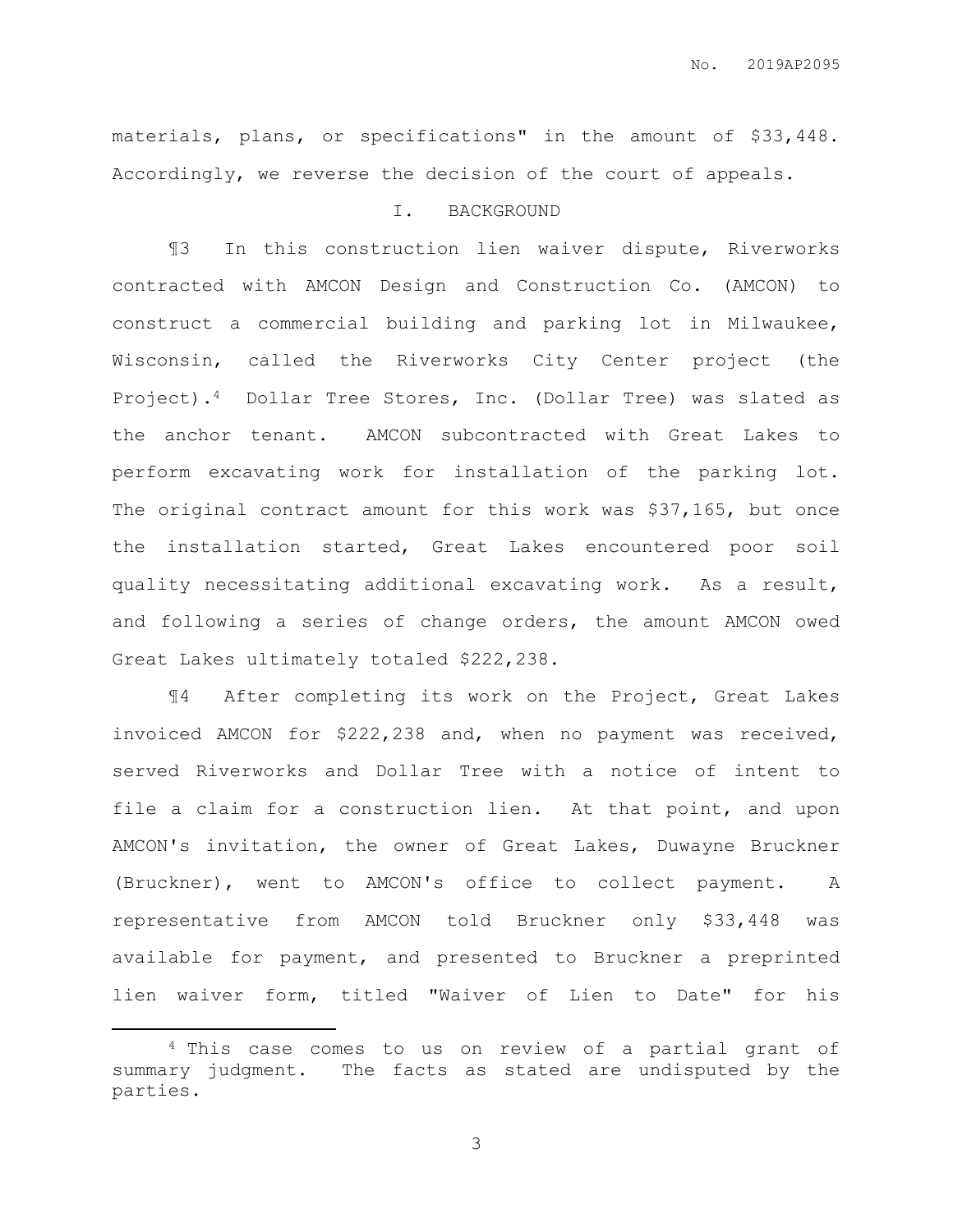signature. The printed body of the document provided, in relevant part:

The undersigned, for and in consideration of \$33,448.00 Dollars and other good and valuable consideration, the receipt whereof is hereby acknowledged, does hereby waive and release any and all lien or claim of, or right to, lien, under the statutes of the State of WI, relating to liens of mechanics, laborers and materialmen, with respect to and upon the foregoing described property, and the improvements thereon, and with respect to any statutory lien bond, and on the material, fixtures, apparatus or machinery furnished, and on the moneys, funds or other considerations due or to become due from the Company, on account of labor, services, material, fixtures, apparatus or machinery furnished to this date by the undersigned for the foregoing described property.

Prior to signing the waiver and accepting the \$33,448 check, Bruckner crossed off "to Date" in the document title, replaced it with the handwritten word, "Partial," and initialed next to the modification. Bruckner made no other changes to the form.

¶5 Following unsuccessful efforts to receive payment for the outstanding amount due, Great Lakes filed a "Subcontractor Claim for Lien" pursuant to Wis. Stat. § 779.06 and sued for the balance of \$188,790. Riverworks moved for partial summary judgment as to the claim for foreclosure of the lien, which Dollar Tree joined, on the grounds that Great Lakes did not comply with Wis. Stat. § 779.05(1)'s procedure for limiting the waiver to a particular portion of the work, resulting in a full waiver of its lien rights. The circuit court agreed, granting Riverworks' motion because "[m]erely changing the title of the lien waiver, without additional explanation, does not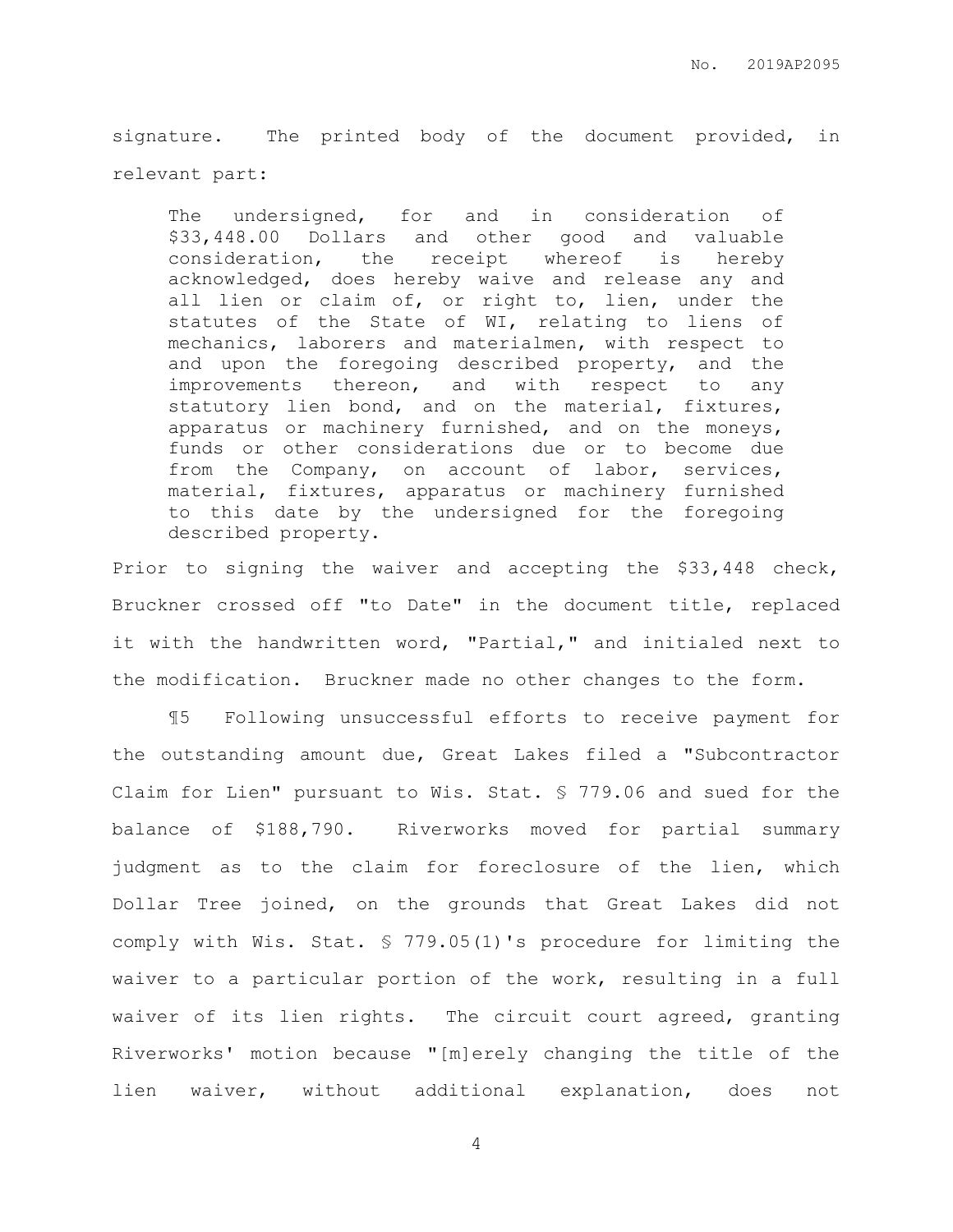specifically and expressly limit the waiver to apply to a particular portion of such labor, services, materials, plans, or specifications."<sup>5</sup>

¶6 The court of appeals affirmed, concluding neither "crossing off 'to Date' and writing in 'Partial' in the title of the document" nor referencing "\$33,448 Dollars" in the document "specifically and expressly limit the waiver to a particular portion of the work," "such as the labor in the original contract, which totaled \$37,165." Great Lakes Excavating, Inc. v. Dollar Tree Stores, Inc., 2021 WI App 23, ¶¶21–22, 397 Wis. 2d 210, 959 N.W.2d 351. The court emphasized the waiver's "broad[]" statement that Great Lakes waived "any and all lien . . . on account of labor, services, material, fixtures, apparatus or machinery furnished to this date[.]" Id., ¶22. Great Lakes moved for reconsideration, which the court of appeals denied. We granted Great Lakes' petition for review.

### II. STANDARD OF REVIEW

¶7 This court reviews a grant of summary judgment independently, "using the same methodology of the circuit court

 $\overline{a}$ 

<sup>5</sup> Because Dollar Tree's involvement in the case was based solely on Great Lakes' claim for foreclosure against Riverworks, the circuit court's July 31, 2019 order dismissing the foreclosure claim had the effect of disposing of all claims between Great Lakes and Dollar Tree. The order did not explicitly dismiss Dollar Tree, so Great Lakes and Dollar Tree stipulated to Dollar Tree's dismissal from the case, acknowledging in the stipulation that Great Lakes would appeal the dismissal. Great Lakes appealed the orders dismissing Dollar Tree and granting partial summary judgment to Riverworks, and Riverworks intervened. Great Lakes maintains additional claims against Riverworks not at issue in this appeal.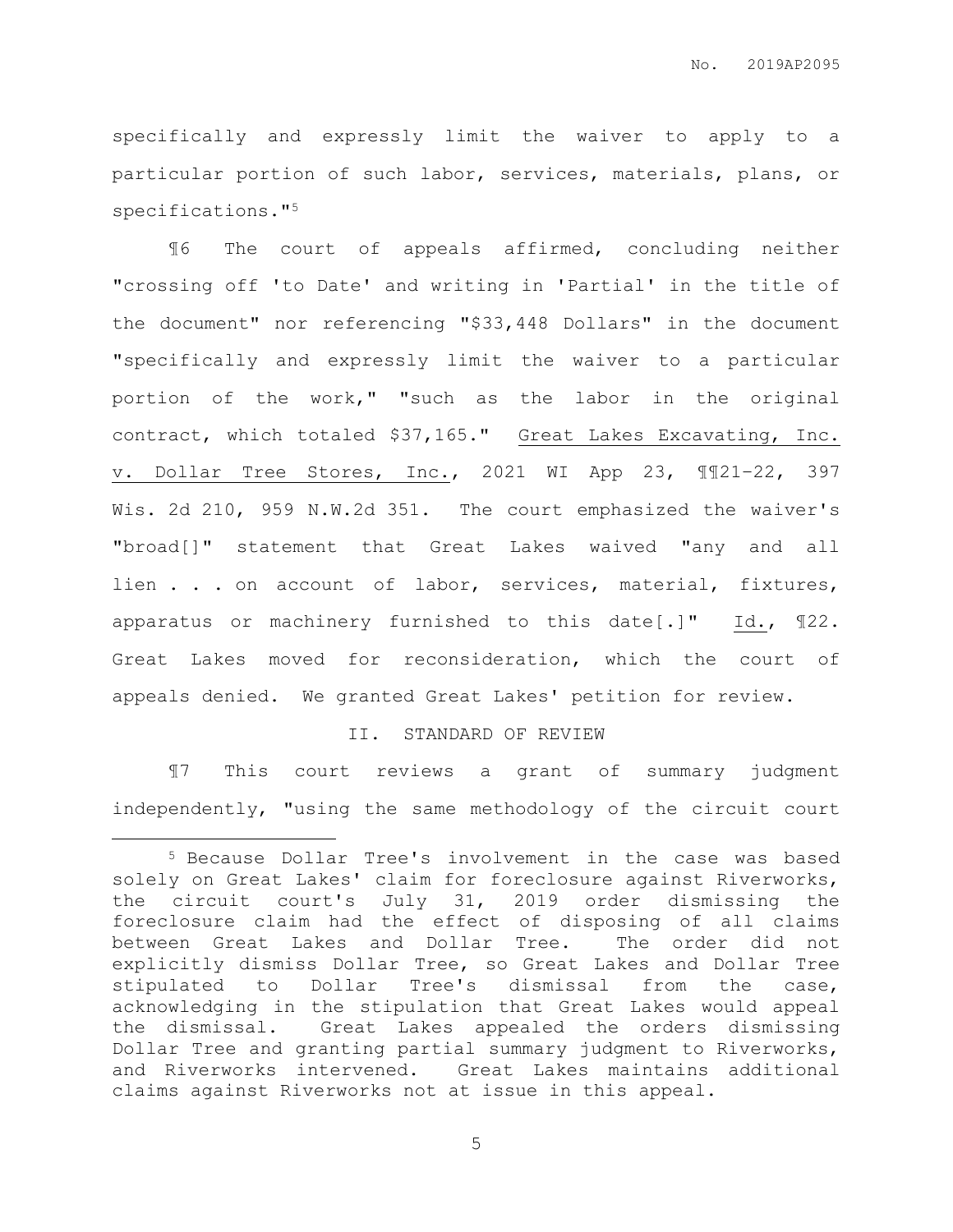and the court of appeals." Kemper Indep. Ins. Co. v. Islami, 2021 WI 53, ¶13, 397 Wis. 2d 394, 959 N.W.2d 912 (quoting Talley v. Mustafa, 2018 WI 47, ¶12, 381 Wis. 2d 393, 911 N.W.2d 55). "Summary judgment is appropriate when there is no genuine dispute of material fact and the moving party is entitled to judgment as a matter of law." Id. (quoting Talley, 381 Wis. 2d 393, ¶12).

¶8 This case also requires the interpretation of Wis. Stat. § 779.05(1). "Issues of statutory interpretation and application present questions of law." James v. Heinrich, 2021 WI 58, ¶15, 397 Wis. 2d 517, 960 N.W.2d 350 (citing Police Ass'n v. City of Milwaukee, 2018 WI 86, ¶17, 383 Wis. 2d 247, 914 N.W.2d 597).

### III. DISCUSSION

### A. Construction Lien Statutes

¶9 "A construction lien is a remedy created by statute to insure payment to contractors, subcontractors, tradesmen, laborers, and materialmen who have furnished labor or materials in good faith for improvement of another's property." Hoida, Inc. v. M & I Midstate Bank, 2004 WI App 191, ¶20, 276 Wis. 2d 705, 688 N.W.2d 691 (quotation marks omitted). Statutes governing construction liens were first enacted more than "150 years ago to encourage construction by protecting the contractors and subcontractors of building projects." Kraemer Bros., Inc. v. Pulaski St. Bank, 138 Wis. 2d 395, 399, 406 N.W.2d 379 (1987).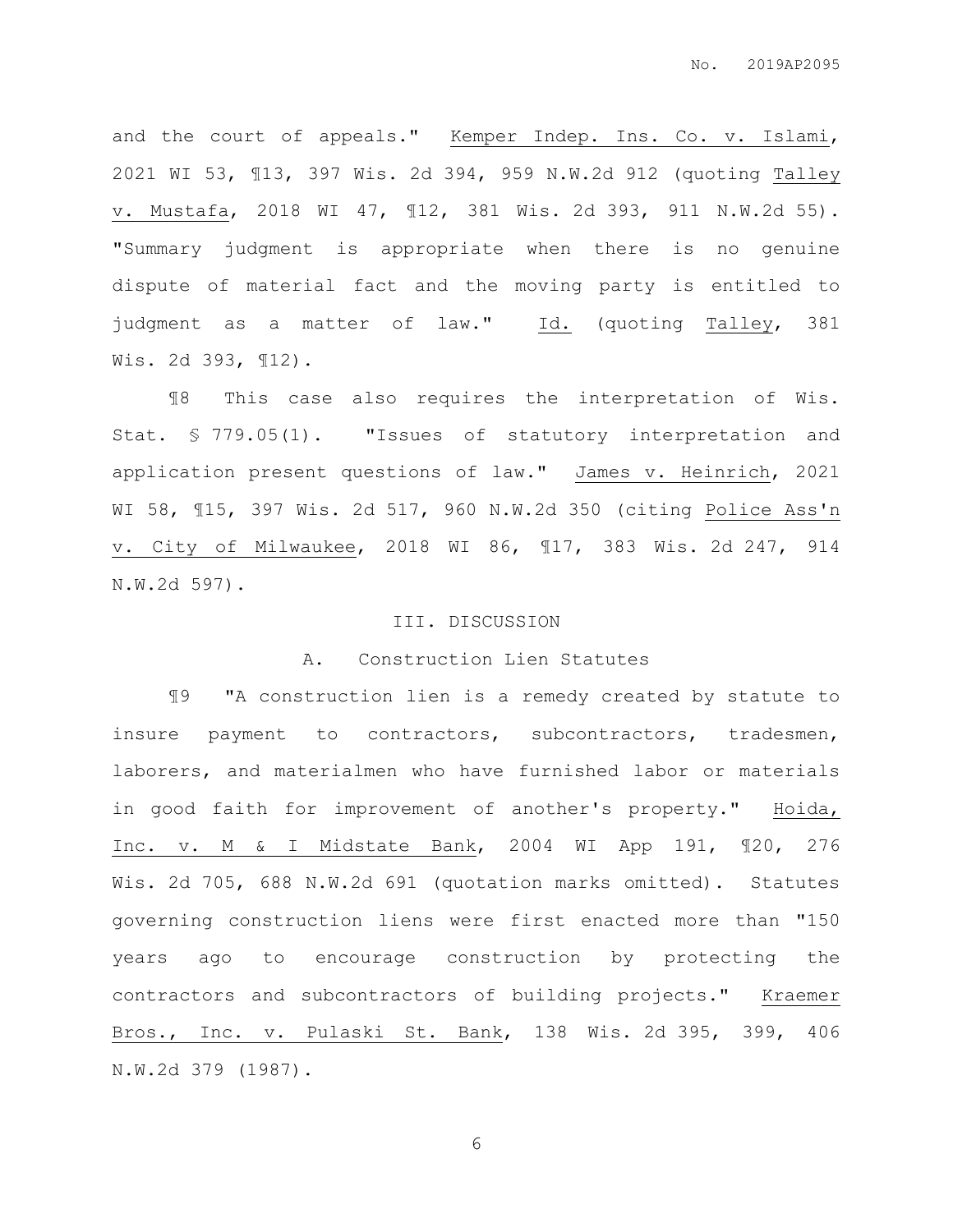¶10 The lien laws of this state have consistently been described as "remedial in character," with the purpose of "protecting the claims of tradesmen, laborers and materialmen for work and materials supplied." Bayland Bldgs., Inc. v. Spirit Master Funding VIII, LLC, 2017 WI App 42, 12, 377 Wis. 2d 149, 900 N.W.2d 94 (quoting Wes Podany Constr. Co. v. Nowicki, 120 Wis. 2d 319, 324, 354 N.W.2d 755 (Ct. App. 1984)); see also Goebel v. Nat'l Exchangors, Inc., 88 Wis. 2d 596, 606, 277 N.W.2d 755 (1979); Tri-State Mech., Inc. v. Northland Coll., 2004 WI App 100, ¶8, 273 Wis. 2d 471, 681 N.W.2d 302 ("[O]ne of the general purposes of construction lien laws is to protect subcontractors of building projects." (citing Kraemer Bros., 138 Wis. 2d at 399)). Because construction liens are "purely statutory," "[o]ne pursuing rights under the Wisconsin construction lien law must follow the statute or lien rights fail." Wes Podany Constr. Co., 120 Wis. 2d at 324.

¶11 Construction liens can be waived under Wis. Stat. § 779.05(1). That statute provides in relevant part:

Any waiver document shall be deemed to waive all lien rights of the signer for all labor, services, materials, plans, or specifications performed, furnished, or procured, or to be performed, furnished, or procured, by the claimant at any time for the improvement to which the waiver relates, except to the extent that the document specifically and expressly limits the waiver to apply to a particular portion of such labor, services, materials, plans, or specifications.

The statute further directs that "[a]ny ambiguity in such document shall be construed against the person signing it."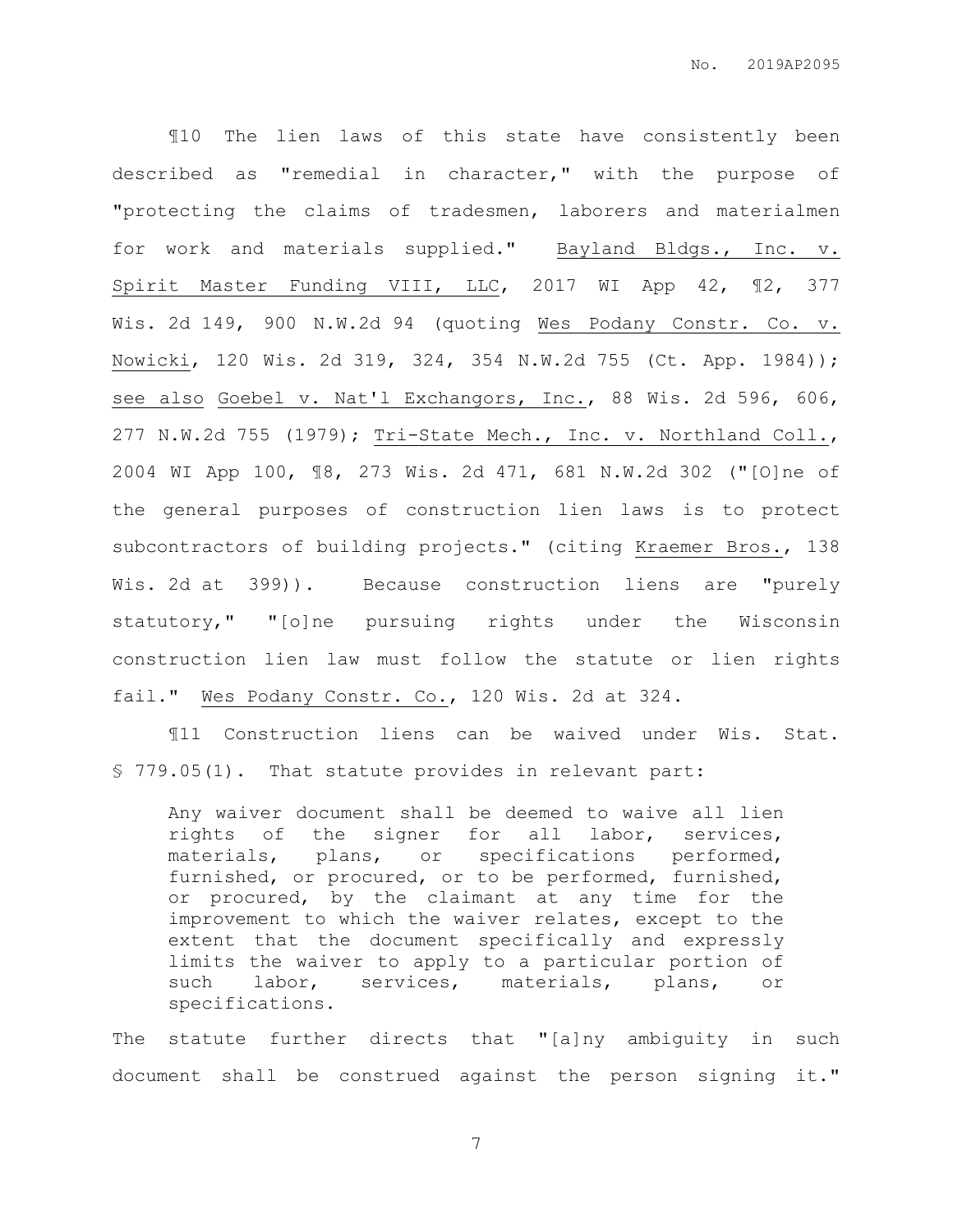§ 779.05(1). The lien waiver statute, created in 1968 as Wis. Stat. § 289.05(1) and renumbered in 1979, was "primarily a codification of what was common practice in the construction industry." Druml Co., Inc. v. City of New Berlin, 78 Wis. 2d 305, 310, 254 N.W.2d 265 (1977) (citing Walter B. Raushenbush, Wisconsin Construction Lien Law 1974 (1975)); see also § 3, ch. 351, Laws of 1967; Wis. Stat. § 289.05(1) (1967– 68); § 57, ch. 32, Laws of 1979.

### B. The Lien Waiver Document

¶12 Resolution of this dispute revolves around whether Great Lakes "follow[ed] the statute" in limiting its lien waiver to the \$33,448 received in consideration for the waiver, by replacing "to Date" with "Partial" in the document title. See Wes Podany Constr. Co., 120 Wis. 2d at 324; Wis. Stat. § 779.05(1). Riverworks asserts this handwritten modification creates an ambiguity because the printed body of the waiver document otherwise constitutes a full waiver under which Great Lakes "waive[s] and release[s] any and all lien or claim of, or right to, lien, . . . on account of labor, services, material, fixtures, apparatus or machinery furnished to this date," and as of that date, all of the work had been completed. Under § 779.05(1), Riverworks argues the resulting ambiguity must be "construed against the person signing it." Great Lakes disagrees, arguing the waiver is unambiguously a partial waiver because there is no competing interpretation of the document. We agree with Great Lakes that the waiver document is not ambiguous and satisfies § 779.05(1) as a partial waiver of the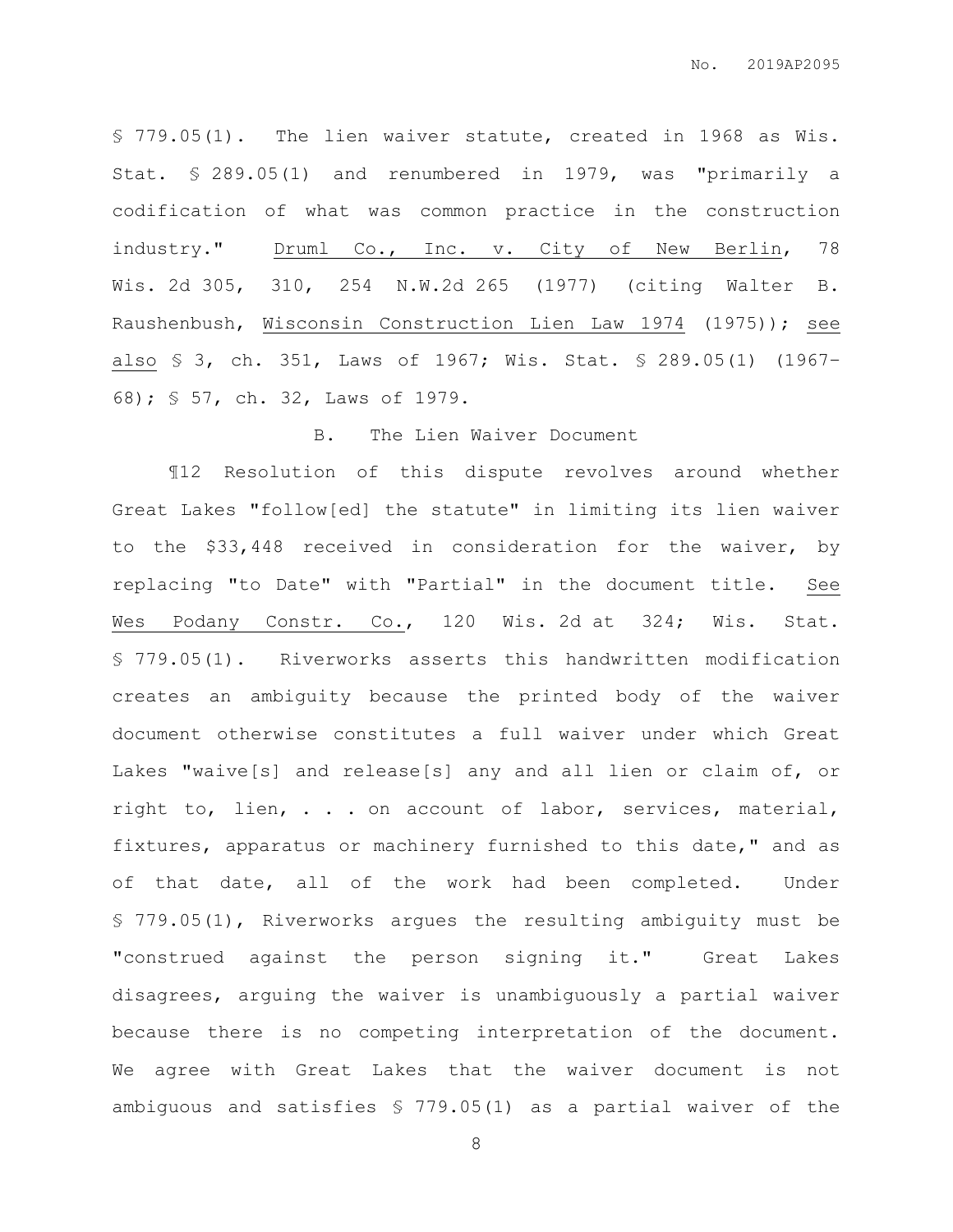lien with respect to only the \$33,448 paid.<sup>6</sup> The handwritten term "Partial," in conjunction with the specific amount of consideration, indicates the lien was waived only to the extent of that portion of the total amount owed.

1. The Waiver is Unambiguously Partial

¶13 In construing the lien waiver document, we first address the inconsistency between the printed terms and the handwritten language. Read in isolation, the printed text of the waiver document, waiving all lien rights to date, constitutes a full lien waiver; it is undisputed that all of the work on the Project had been completed at the time Bruckner signed the waiver form. The handwritten addition of "Partial" in the document title, replacing the printed words "to Date," conflicts with the preprinted language in the body of the document indicating Great Lakes "does hereby waive and release any and all lien . . . on account of labor, services, material, fixtures, apparatus or machinery furnished to this date" with respect to the Riverworks property.

 $\overline{a}$ 

<sup>6</sup> Riverworks argued in its briefing, "The lien waiver contains no language relating the \$33,448 to a particular portion of the work performed by Great Lakes." The court of appeals invalidated the waiver on this same basis. See Great Lakes Excavating, 397 Wis. 2d 210, ¶¶21–22. Riverworks later conceded at oral argument that a reference to a monetary value can satisfy the statutory requirement to limit the waiver to a "particular portion" of the work. As we explain further in Section III.B.2, we agree that limiting the lien waiver in this case to a specific dollar amount satisfies Wis. Stat. § 779.05(1) irrespective of Riverworks' concession.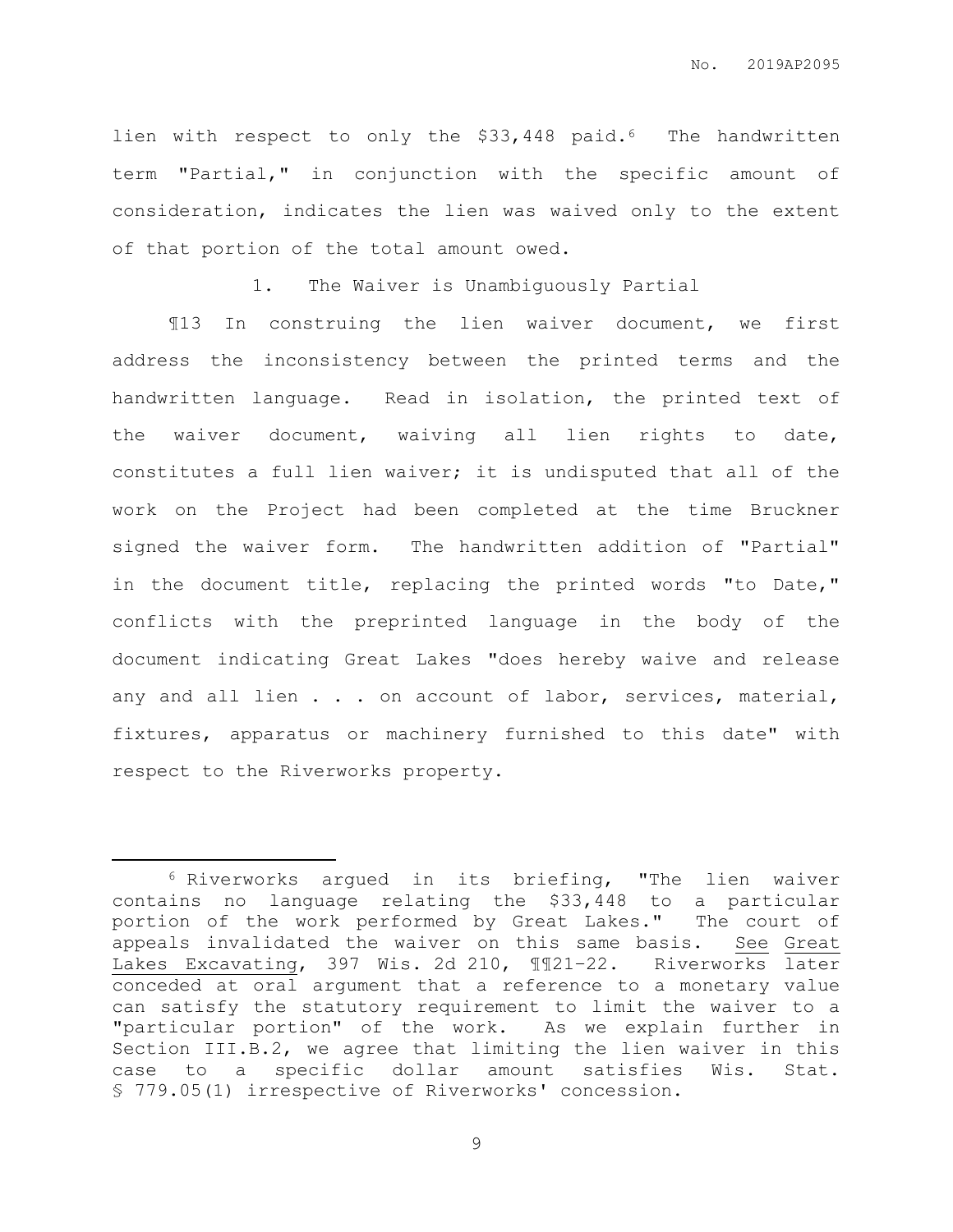¶14 Because a lien waiver document is a release, we apply contract principles to resolve this conflict. See Druml Co., 78 Wis. 2d at 311 (holding that a claimant's letter constituted a waiver under the lien waiver statute because it was "clear in its intent to release the lien claim"); Marx v. Morris, 2019 WI 34, ¶63, 386 Wis. 2d 122, 925 N.W.2d 112 ("A release is to be treated as a contract." (quoting Gielow v. Napiorkowski, 2003 WI App 249, ¶14, 268 Wis. 2d 673, 673 N.W.2d 351)). Riverworks contends a construction lien waiver is not a contract because Wis. Stat. § 779.05(1) does not "require" "an offer, acceptance, and consideration." While the statute does not require these elements, nothing in the statutory text strips the release in this case of its contractual nature. The lien waiver satisfies each element of a contract; accordingly, contract principles apply to its interpretation.

¶15 "[I]n accord with the general rule that all parts of a contract are to be given effect, the courts must seek to reconcile inconsistencies between the changed or added terms and the printed matter. When, however, the printed contract provisions irreconcilably conflict with the provisions added by the parties, the added provisions will control." 11 Williston on Contracts § 32:13 (4th ed.). The handwritten and printed terms in the waiver document are irreconcilable: the document is either a partial lien waiver or a full lien waiver, but it cannot be both. "Where written provisions are inconsistent with printed provisions (of a contract), an interpretation is preferred which gives effect to the written provisions."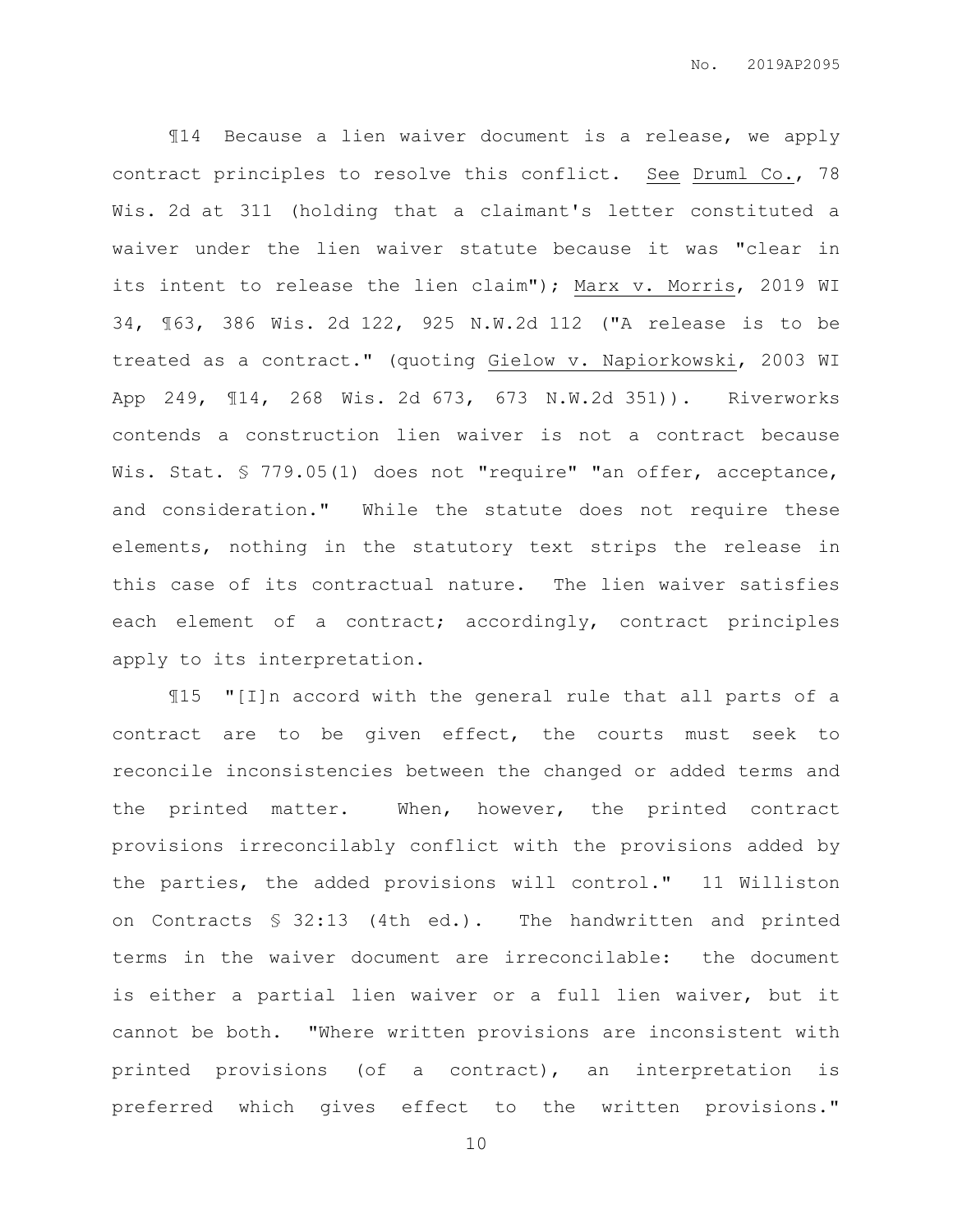Tollefson v. Green Bay Packers, 256 Wis. 318, 322, 41 N.W.2d 201 (1950) (quoting Restatement, Contracts § 236(e)); see also Hicks Pub. Co. v. Wis. Cent. Ry. Co., 138 Wis. 584, 120 N.W. 512, 514 (1909) ("It is a canon of construction that where a contract 'is written in part and printed in part, as where it has been filled in upon a printed form, the parties usually pay much more attention to the written parts than to the printed parts. Accordingly, if the written provisions cannot be reconciled with the printed, the written provisions control.'"). In accordance with black letter contracts law, we reconcile this inconsistency by giving effect to the handwritten terms.<sup>7</sup>

<sup>7</sup> Remarkably, the dissent claims contract principles should not be applied to a contract. Dissent, ¶32. Legislative enactments concerning contracts do not displace the entire body of legal principles governing them. "To accomplish a change in the common law, the language of the statute must be clear, unambiguous, and peremptory." Fuchsgruber v. Custom Accessories, Inc., 2001 WI 81, ¶25, 244 Wis. 2d 758, 628 N.W.2d 833. "[L]egislation in derogation of the common law should be strictly construed so as to have minimal effect on the common law rule." Augsburger v. Homestead Mut. Ins. Co., 2014 WI 133, ¶40, 359 Wis. 2d 385, 856 N.W.2d 874 (citing Fuchsgruber, 244 Wis. 2d 758, ¶25; NBZ, Inc. v. Pilarski, 185 Wis. 2d 827, 836, 520 N.W.2d 93 (Ct. App. 1994)). Wisconsin Stat. § 779.05(1) directs our treatment of ambiguity in lien waivers, but it does not abrogate the entire suite of common law contract principles. Because the legislature removed a tool, the dissent abandons the whole toolbox. This is not the law.

 $\overline{a}$ 

In NBZ, the court of appeals determined covenants not to compete under Wis. Stat. § 103.465 are "subject to common law contract principles as well as [statutory] requirements." NBZ, 185 Wis. 2d at 836. Section 103.465 "sets forth the requirements for a[] . . . covenant in an employment contract but does not address on its face the question of whether a restrictive covenant must be supported by consideration." Id. at 835. The court concluded such a covenant requires consideration because the statute did not "abandon the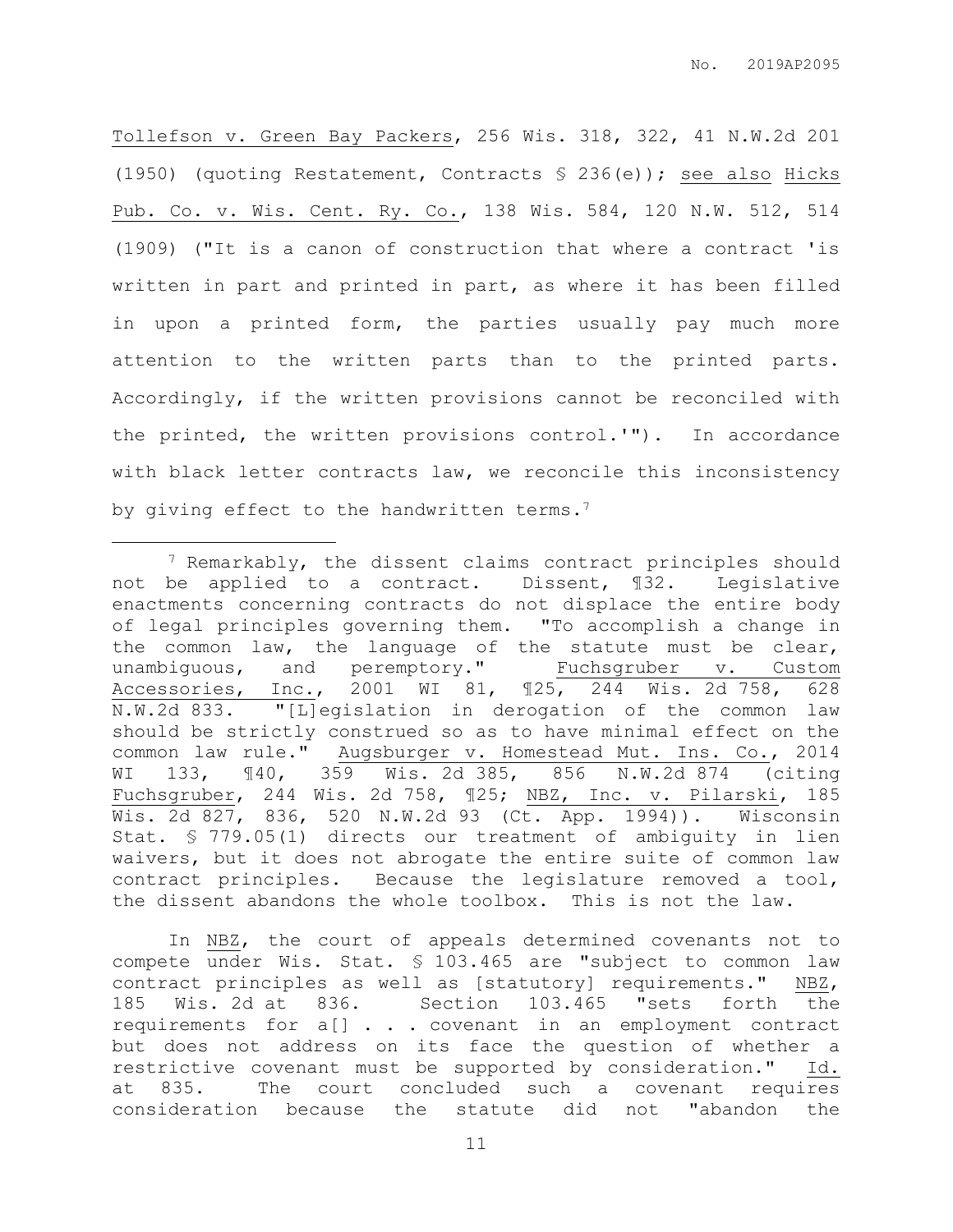¶16 The existence of an inconsistency between preprinted and handwritten contract terms is distinct from contractual ambiguity; the latter exists if a document is "reasonably or fairly susceptible of more than one construction." Borchardt v. Wilk, 156 Wis. 2d 420, 427, 456 N.W.2d 653 (Ct. App. 1990). By contrast, the presence of an inconsistency or conflict between terms precludes a reasonable interpretation of the document; read together, the terms are irreconcilable. See, e.g., Ketay v. Gorenstein, 261 Wis. 332, 334, 53 N.W.2d. 6 (1952) (explaining the court cannot "reject certain portions of the contract" "unless it presents an irreconcilable inconsistency"). The lien waiver in this case cannot be construed as a full waiver because the handwritten word "Partial" must be given

principles by which a contract is formed in the first instance." Id. at 837.

 $\overline{a}$ 

So too here. The lien waiver we construe in this case is a contract, "subject to common law contract principles as well as [statutory] requirements" under Wis. Stat. § 779.05(1). See id. at 836. The rule giving controlling effect to handwritten terms over preprinted contract provisions is neither expressly abrogated by § 779.05(1) nor in conflict with it, and the policies underlying the principle are not "irrelevant to the legislature's choice" to recognize lien waivers as a statutory matter. See Hinrichs v. DOW Chem. Co., 2020 WI 2, ¶55, 389 Wis. 2d 669, 937 N.W.2d 37 (declining to apply common law principles because "the policies underlying the economic loss doctrine——the allocation of risk and the distinction between tort and contract law—are irrelevant to the legislature's choice to provide a purely statutory cause of action and remedy by way of § 100.18"). That "the common law contract rule . . . is irrelevant" to a non-contractual waiver does not negate its application to a contractual waiver. See dissent, ¶32.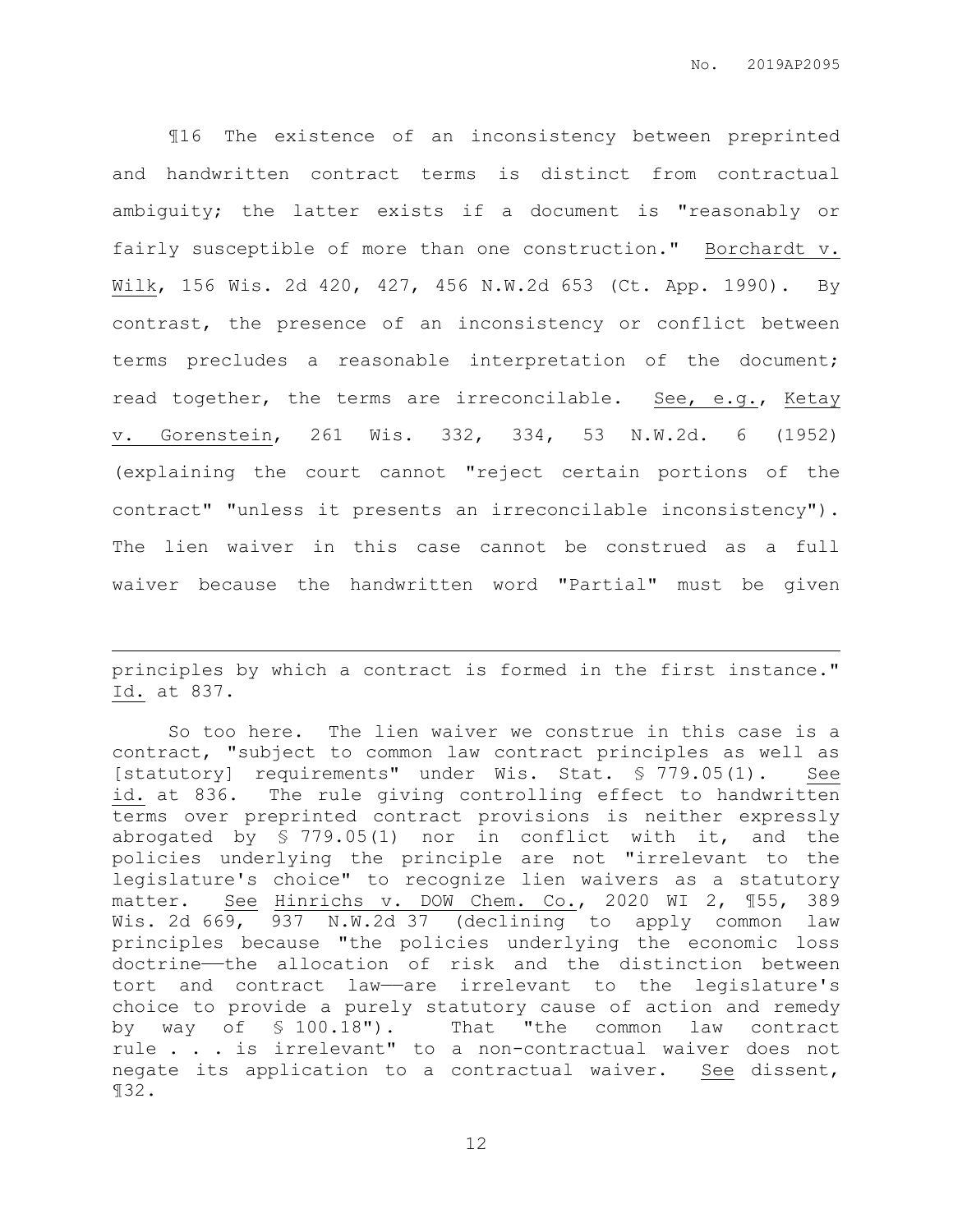effect. Because the word "Partial" is handwritten, it governs over the preprinted language waiving all lien rights to date.

¶17 This principle that handwritten terms control over preprinted provisions "is based on the inference that the language inserted by handwriting . . . is a more recent and more reliable expression of [the parties'] intentions than is the language of a printed form." Edwin W. Patterson, The Interpretation and Construction of Contracts, 64 Colum. L. Rev. 833, 855 (1964) (citing Restatement, Contracts § 236(e) (1932)). "Since the parties actually chose to add to or modify the printed contract, the written terms presumably better reflect their intention than those contained in a printed contract intended for general use." 11 Williston on Contracts § 32:13 (4th ed.).

¶18 Consistent with the principle that handwritten terms control over the form's printed provisions, the term "Partial" prevails over the language in the printed body of the document waiving all lien rights to date. Resolving this conflict leaves no ambiguity as to whether the document is a full or partial waiver. Because it can be only one or the other, there is no reasonable alternative construction of the document other than as a partial waiver.

### 2. The Waiver is "Specifically and Expressly" Limited to \$33,448

¶19 Concluding that the document is a partial waiver does not alone resolve the case; ambiguity could exist if the lien waiver is not specifically and expressly limited to a particular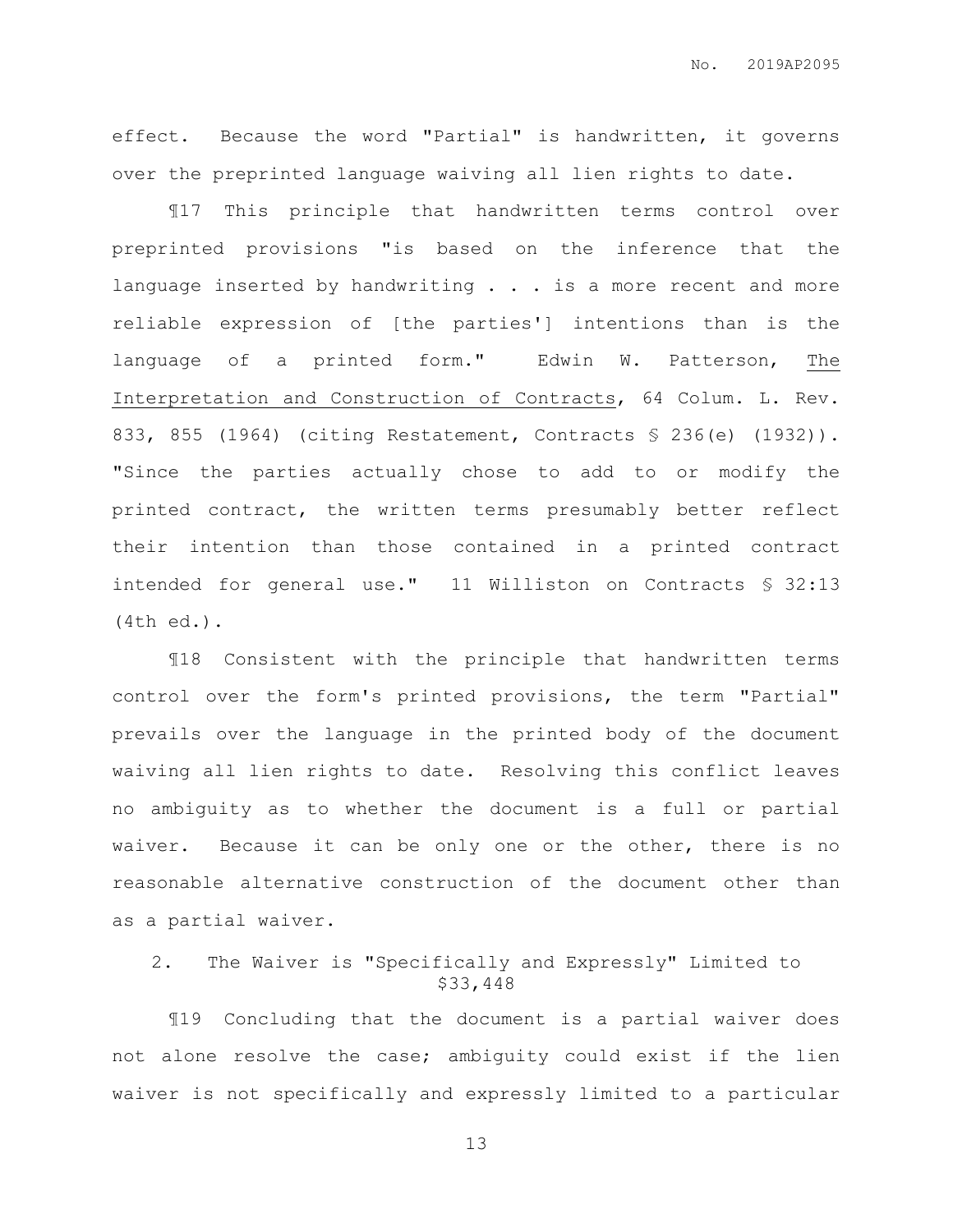portion of work. This is not so in this case. "Partial" unambiguously applies to the "particular portion of such labor, services, materials, plans, or specifications" represented by the amount of the "\$33,448 Dollars" written on the waiver form and received in consideration for the partial release.<sup>8</sup> Wis. Stat. § 779.05(1).

¶20 Riverworks conceded during oral argument that a waiver could be limited to a dollar amount, and suggested Great Lakes could have satisfied Wis. Stat. § 779.05(1) by agreeing "I hereby waive my lien rights to the extent of X dollars." Although this would have been a clearer limitation of the waiver, we decline to adopt such a formulaic reading of

 $\overline{a}$ 

<sup>8</sup> The dissent claims our contract construction "rests on the false premise that when a party receives a certain amount of money in exchange for a waiver, it must be waiving its lien only up to that dollar amount," and suggests Great Lakes could have accepted the \$33,448 "in exchange for waiving its lien claims related to the original contract amount of \$37,165" or "any other dollar amount." Dissent, ¶30. Great Lakes could have chosen to limit its waiver as the dissent describes, which we would have honored had the lien waiver document so indicated. But no such limitation can be reasonably gleaned from the document before us. The dissent posits purely hypothetical intentions possibly underlying Great Lakes' addition of "Partial," which, according to the dissent, make the waiver ambiguous. In doing so, the dissent reaches beyond the four corners of the document to introduce ambiguity where it does not exist. There are myriad ways Great Lakes might have intended to limit its lien waiver, but we need not consider any of these speculative iterations because our review is confined to the four corners of the lien waiver document, which—as the dissent acknowledges—is "all the property owner has to go on[.]"  $Id.,$ ¶26. Confined to its four corners, the lien waiver document in this case yields but one reasonable interpretation, and while it does not mirror the model forms reproduced by the dissent, it nonetheless meets the statutory bar.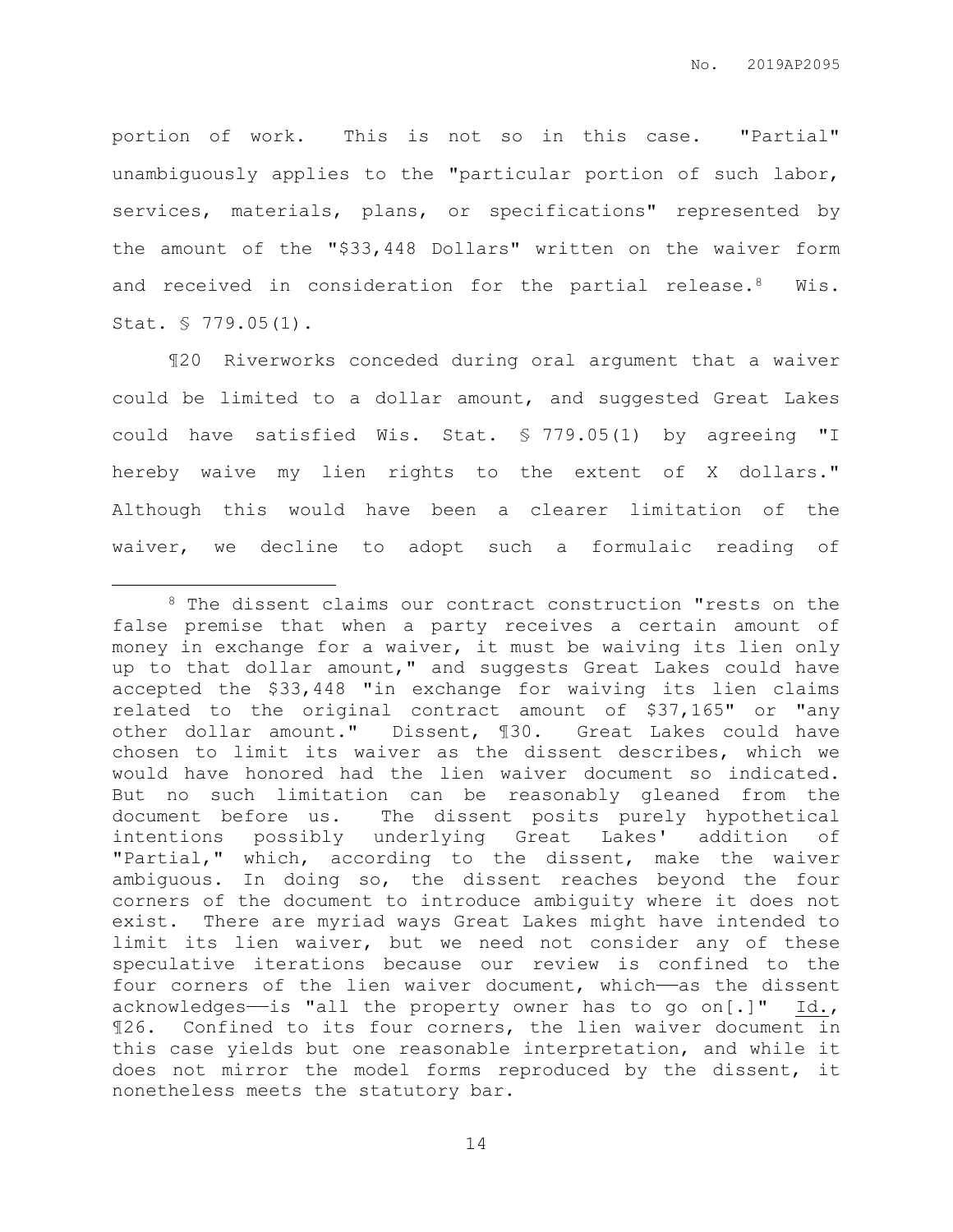§ 779.05(1). The statute specifies only that a partial lien waiver must be "specific[] and express[]."9 The partial waiver satisfies § 779.05(1) because it is unambiguously partial waiving Great Lakes' lien rights only in the amount of "\$33,448 Dollars"——an amount representing the "particular portion" of the work to which the waiver applies.

¶21 In further support of this reading, as of the date the lien waiver was signed, no one contended that any of the \$222,238 allegedly due to Great Lakes did not cover lienable work. Prior to 2006, waivers of construction lien rights were limited to "labor and materials furnished or to be furnished by the claimant at any time for the improvement to which the waiver relates[.]" Wis. Stat. § 779.05(1) (2003–04). In 2006, the legislature amended § 779.05(1) to include "all labor, services, materials, plans, or specifications performed, furnished, or procured, or to be performed, furnished, or procured, by the claimant at any time for the improvement to which the waiver relates[.]" 2005 Wis. Act 204; § 779.05(1) (2005–06). Because no party maintains that any portion of the fully completed work is not lienable, limiting the waiver to a specific dollar value does not create any additional ambiguity.

 $\overline{a}$ 

<sup>9</sup> Contrary to Riverworks' suggestion at oral argument that we are left to "divine" what portion of work the waiver attempted to release, no divination is required. Construing the document as a partial waiver limited to \$33,448 is the only reasonable interpretation of the contract. Interpreting the waiver before us does not involve the kind of "guessing games" Riverworks and the dissent assert the statute is designed to avoid. See dissent, ¶31.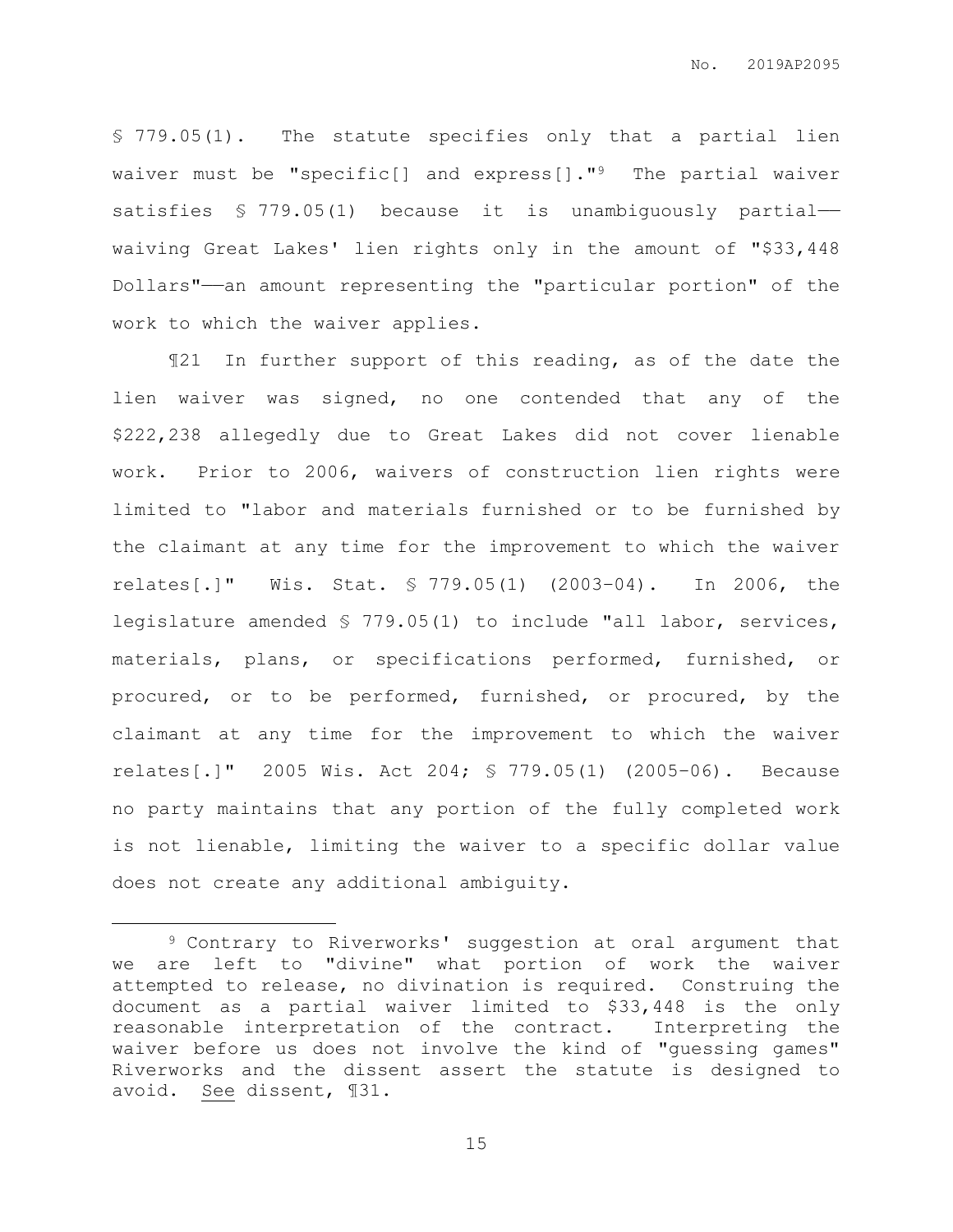¶22 Because we conclude the lien waiver document within its four corners satisfies the statutory requirements by specifically and expressly limiting the waiver to the \$33,448 Great Lakes received in consideration, we need not decide the other issues presented, including the propriety of considering extrinsic evidence of intent, or whether equitable estoppel precludes Riverworks' claim.

### IV. CONCLUSION

¶23 The construction lien waiver document on its face satisfies the statutory requirements of Wis. Stat. § 779.05(1) necessary to limit the waiver of Great Lakes' lien rights. The document "specifically and expressly" restricts the lien waiver to "a particular portion of such labor, services, materials, plans, or specifications"——the \$33,448 received in consideration of the waiver.

*By the Court.*—The decision of the court of appeals is reversed, and the cause is remanded to the circuit court for further proceedings consistent with this opinion.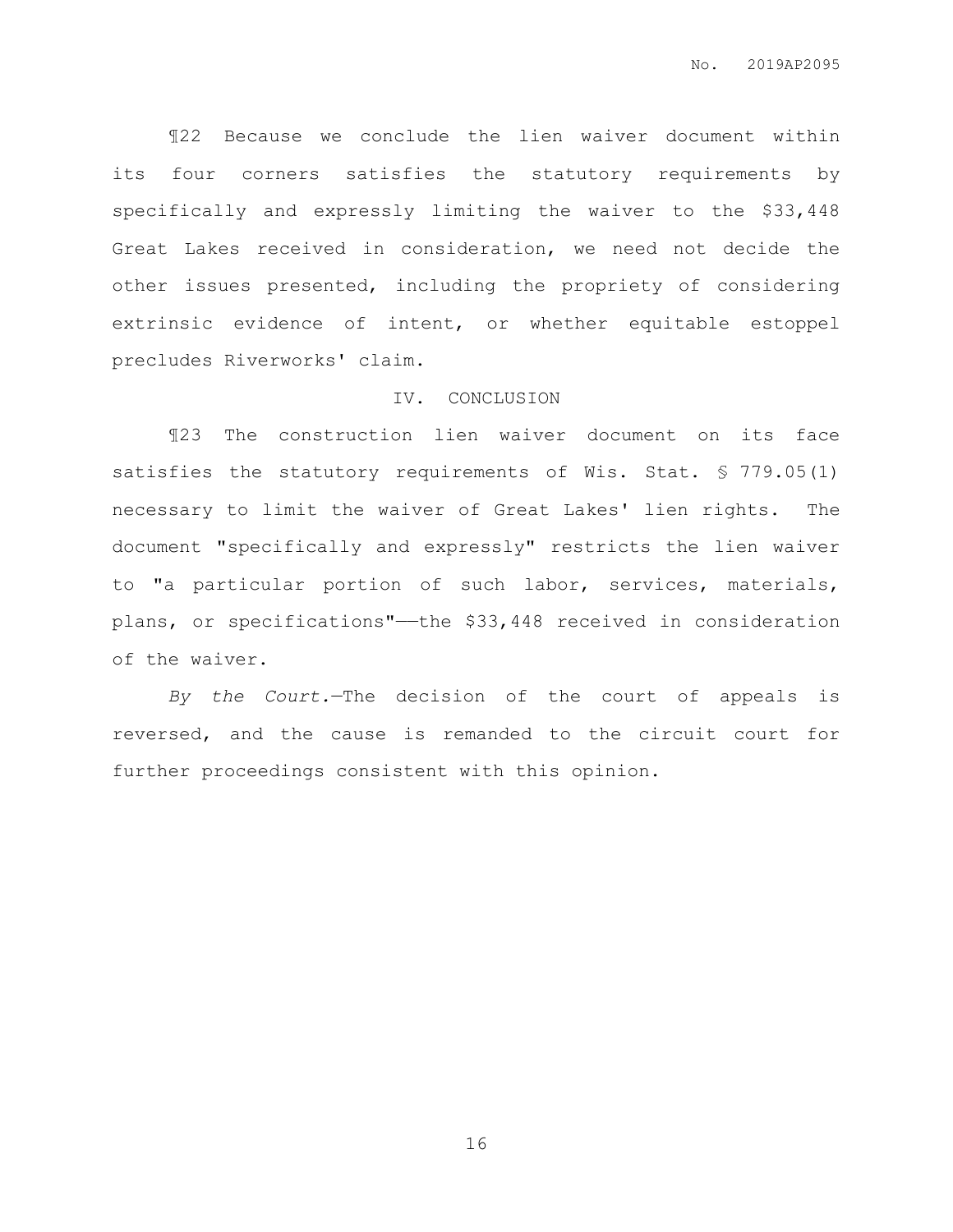¶24 REBECCA FRANK DALLET, J. (*dissenting*). This case presents a straightforward application of a straightforward statute. The majority's reliance on common law contract principles is misguided, resulting in a decision at odds with the legislature's chosen policy regarding construction-lien waivers. I therefore respectfully dissent.

¶25 Wisconsin Stat. § 779.05(1) provides that if a party wants to limit a construction-lien waiver to only a portion of what it's owed, it must "specifically and expressly limit[] the waiver to apply to a particular portion of [the] labor, services, materials, plans, or specifications" (emphases added). Such specificity is necessary because if the party limits the waiver in an ambiguous way, that ambiguity "shall be construed against the person signing" the waiver. Id. Without a specific, express, and unambiguous limitation, the waiver applies to "all [of that party's] lien rights." Id. (emphasis added).

¶26 The rationale for both the statute's heightenedclarity requirement and its presumption in favor of a complete waiver is rooted in the "reliance placed on waivers by owners . . . making payouts." See Legislative Council Note, 1967, Wis. Stat. § 289.05.1 Wisconsin allows both general and subcontractors to file lien claims, regardless of whether the property owner is aware of the subcontractor's work. Thus, if a

 $\overline{a}$ 

<sup>1</sup> Section 289.05 was eventually renumbered as § 779.05, but the relevant language was unchanged. See § 57, ch. 32, Laws of 1979.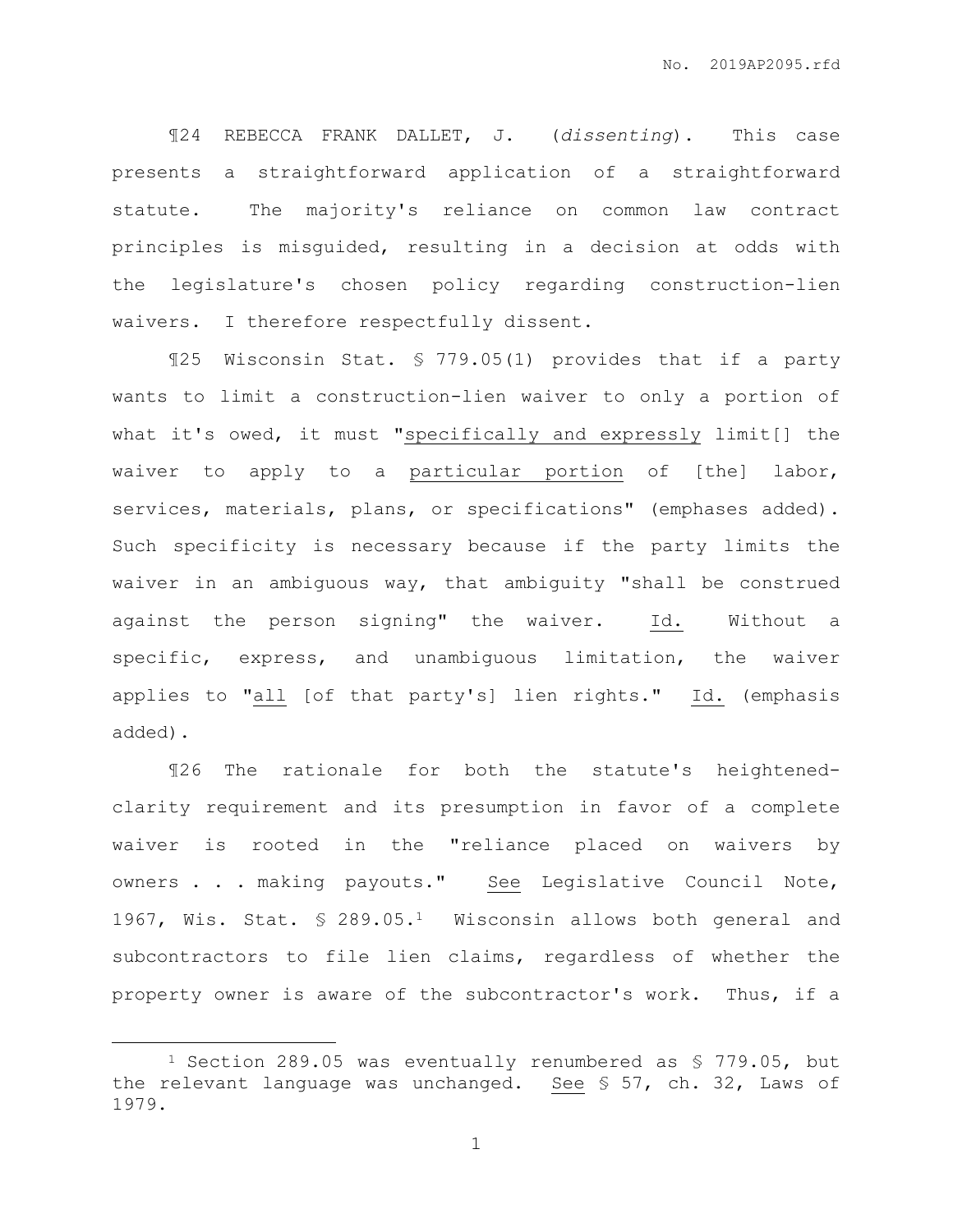property owner hires a general contractor, who hires a subcontractor, who hires a subcontractor, that last subcontractor has the same right to file a construction lien for its work as does the general contractor. And because a general contractor, not the property owner, hires and supervises subcontractors, the owner may not know how much work a subcontractor has performed or what they are owed for that work. In addition, the property owner is often not a party to a construction-lien waiver between contractors. Thus, when a subcontractor who signed a lien waiver later attempts to foreclose on a lien, claiming that the waiver was only partial, all the property owner has to go on is what is within the four corners of the waiver document. See generally Walter B. Raushenbush, Wisconsin Construction Lien Law 8–12 (1975). This explains the statute's requirements that a lien waiver "shall be deemed to waive all lien rights" unless it "specifically and expressly limits the waiver to apply to a particular portion" of the claimant's work. See § 779.05(1); see also Robert J. Smith et al., Wisconsin Construction Law and Construction Liens 218 (1989) (cautioning that "care should always be taken" when writing a partial lien waiver because any "attempt to hold back part of the claimant's rights will be construed against the claimant").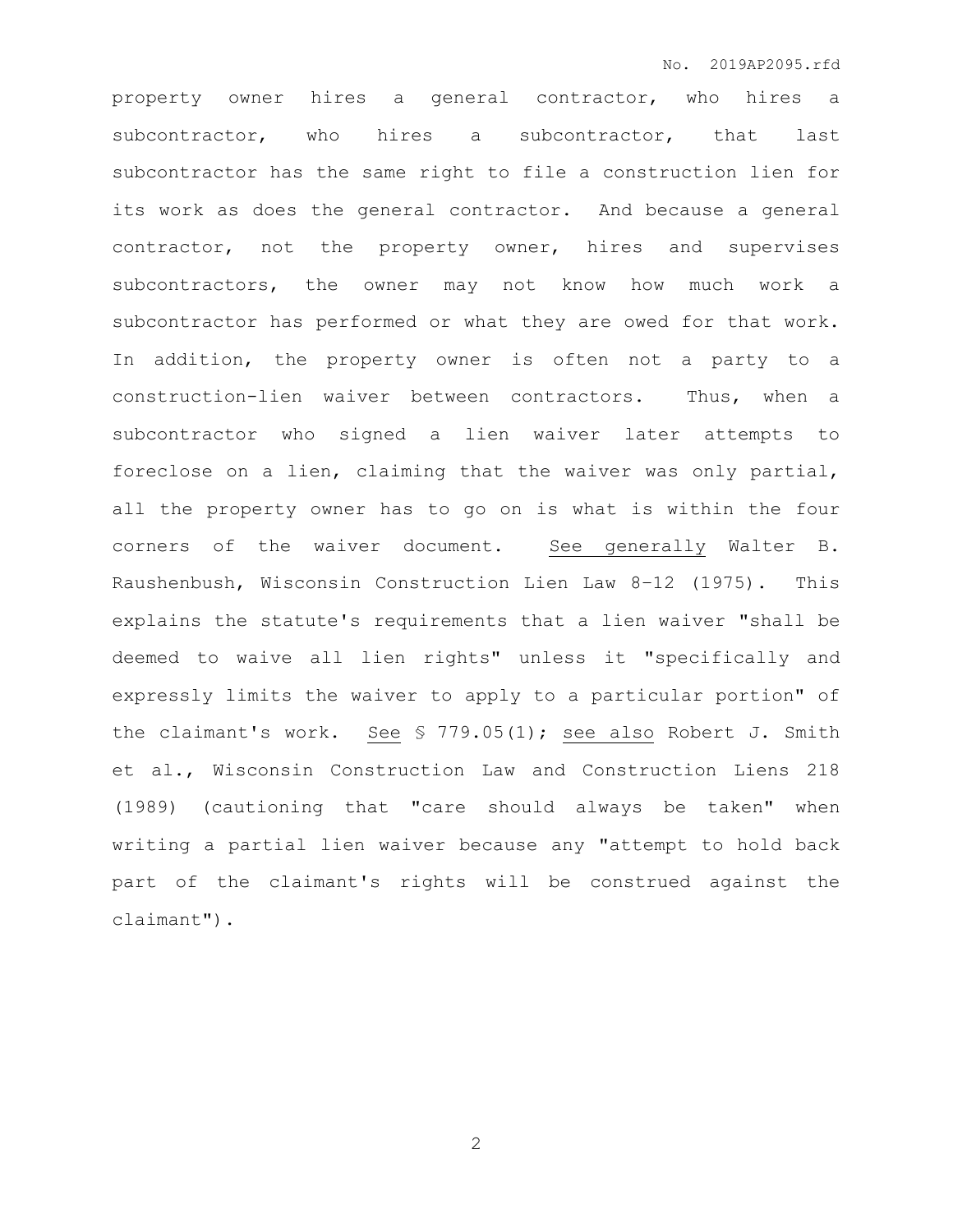¶27 There is no one form a party must use to limit the scope of its lien waiver, but the following sample forms demonstrate the specificity required under § 779.05. The State Bar's Construction Lien Law Handbook contains the following example:

### **SUGGESTED LIEN FORMS**

## A.9. Waiver of Construction Lien

#### WAIVER OF CONSTRUCTION LIEN §779.05, Wis. Stats.

| Date:        |                                                                                                                                                                                                                                                                                                                                                 |                                                                        |                                                                                                                                                                                                                                                                               |  |  |
|--------------|-------------------------------------------------------------------------------------------------------------------------------------------------------------------------------------------------------------------------------------------------------------------------------------------------------------------------------------------------|------------------------------------------------------------------------|-------------------------------------------------------------------------------------------------------------------------------------------------------------------------------------------------------------------------------------------------------------------------------|--|--|
| Ι.           |                                                                                                                                                                                                                                                                                                                                                 | Contractor's Name:<br>Contractor's Address:                            | and the contract of the contract of the contract of the contract of the contract of the contract of the contract of the contract of the contract of the contract of the contract of the contract of the contract of the contra                                                |  |  |
| $\mathbf{2}$ | □                                                                                                                                                                                                                                                                                                                                               | Property Improved by Contractor's Work (check one):<br>Street address: |                                                                                                                                                                                                                                                                               |  |  |
|              | o                                                                                                                                                                                                                                                                                                                                               | Legal description attached.                                            |                                                                                                                                                                                                                                                                               |  |  |
| 3.           |                                                                                                                                                                                                                                                                                                                                                 | Contractor's Work furnished at request of:                             | (name of party which requested or contracted for work)                                                                                                                                                                                                                        |  |  |
| 4.           | □                                                                                                                                                                                                                                                                                                                                               | Waiver of lien rights is made for (select one):                        |                                                                                                                                                                                                                                                                               |  |  |
|              |                                                                                                                                                                                                                                                                                                                                                 |                                                                        | (insert description of type of labor, services, material, plans or specifications supplied by Contractor, including percentage performed,<br>dollar value, and/or dates as necessary to accurately describe the Work to which the Waiver relates, stating exceptions, if any) |  |  |
|              | o                                                                                                                                                                                                                                                                                                                                               | All Work on this Property to date of this Waiver.                      |                                                                                                                                                                                                                                                                               |  |  |
|              | □                                                                                                                                                                                                                                                                                                                                               | Except:                                                                |                                                                                                                                                                                                                                                                               |  |  |
| 5.           | Title Companies, Lenders or others may require disclosure of the Contractor's subcontractors and material suppliers before<br>disbursement of funds related to the Contractor's above-described Work. If so required, specify name(s) of Contractor's<br>subcontractors and material suppliers furnishing any portion of the Work being waived: |                                                                        |                                                                                                                                                                                                                                                                               |  |  |
|              |                                                                                                                                                                                                                                                                                                                                                 |                                                                        | (attach additional sheet if more space is required)                                                                                                                                                                                                                           |  |  |
|              |                                                                                                                                                                                                                                                                                                                                                 |                                                                        | <b>CONTRACTOR NAME:</b>                                                                                                                                                                                                                                                       |  |  |
|              |                                                                                                                                                                                                                                                                                                                                                 | By:                                                                    | (Signature)                                                                                                                                                                                                                                                                   |  |  |
|              |                                                                                                                                                                                                                                                                                                                                                 | Title:                                                                 | Authorized Agent's Name:<br>(print name of person signing above)<br><u> 1980 - John Stein, marking and de Britain and de Britain and de Britain and de Britain and de Britain and de</u>                                                                                      |  |  |
|              |                                                                                                                                                                                                                                                                                                                                                 |                                                                        | Telephone Number: () -                                                                                                                                                                                                                                                        |  |  |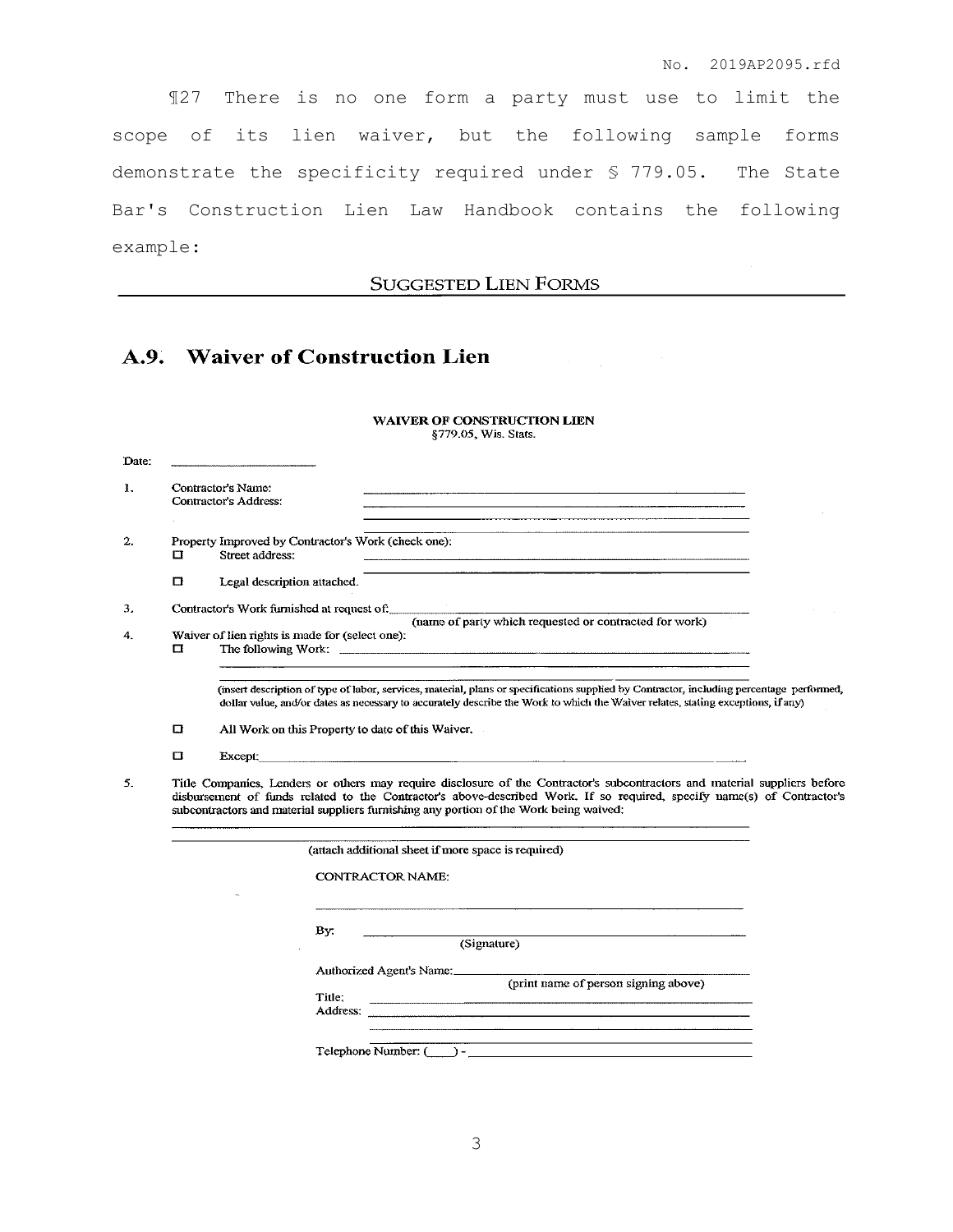Steven W. Martin & Bridget M. Hubing, Wisconsin Construction Lien Law Handbook app. II at 14 (4th ed. 2019). One of the statute's drafters offers another option:<sup>2</sup>

### LIMITED WAIVER OF CONSTRUCTION LIEN

For value received, the undersigned hereby waives all rights to or claims for a lien on the land hereafter described, for any and all work, materials, plans or specifications furnished between the day of , [20] , which was the last day of furnishing any labor or materials to which this waiver relates, for the improvement of said lands, said improvements being done for [owner] by [contractor], said lands being situated in \_\_\_\_\_\_ County, State of Wisconsin, and described as follows:

It is expressly stipulated that this waiver applies only to work done or materials, plans or specifications furnished on or before the above-stated last date of furnishing any labor or materials to which this waiver relates, and that the work done or materials furnished by the undersigned for said job on or before said date was [describe]. The amount of compensation due or paid for such work, for which lien is hereby waived, is [Here insert the dollar amount of compensation waived by this partial waiver].

The right to assert construction lien rights for work done or materials furnished after said date on said job is hereby expressly reserved.

Walter B. Raushenbush, Wisconsin Construction Lien Law 267–69 (1975). Both sample forms include specific spaces for the lien claimant to expressly limit the waiver to a certain "percentage performed, dollar value, and/or dates . . . necessary to

 $\overline{a}$ 

<sup>2</sup> See Walter B. Raushenbush, Wisconsin Construction Lien Law, at iv (1975) (explaining Raushenbush's role in the statute's drafting process).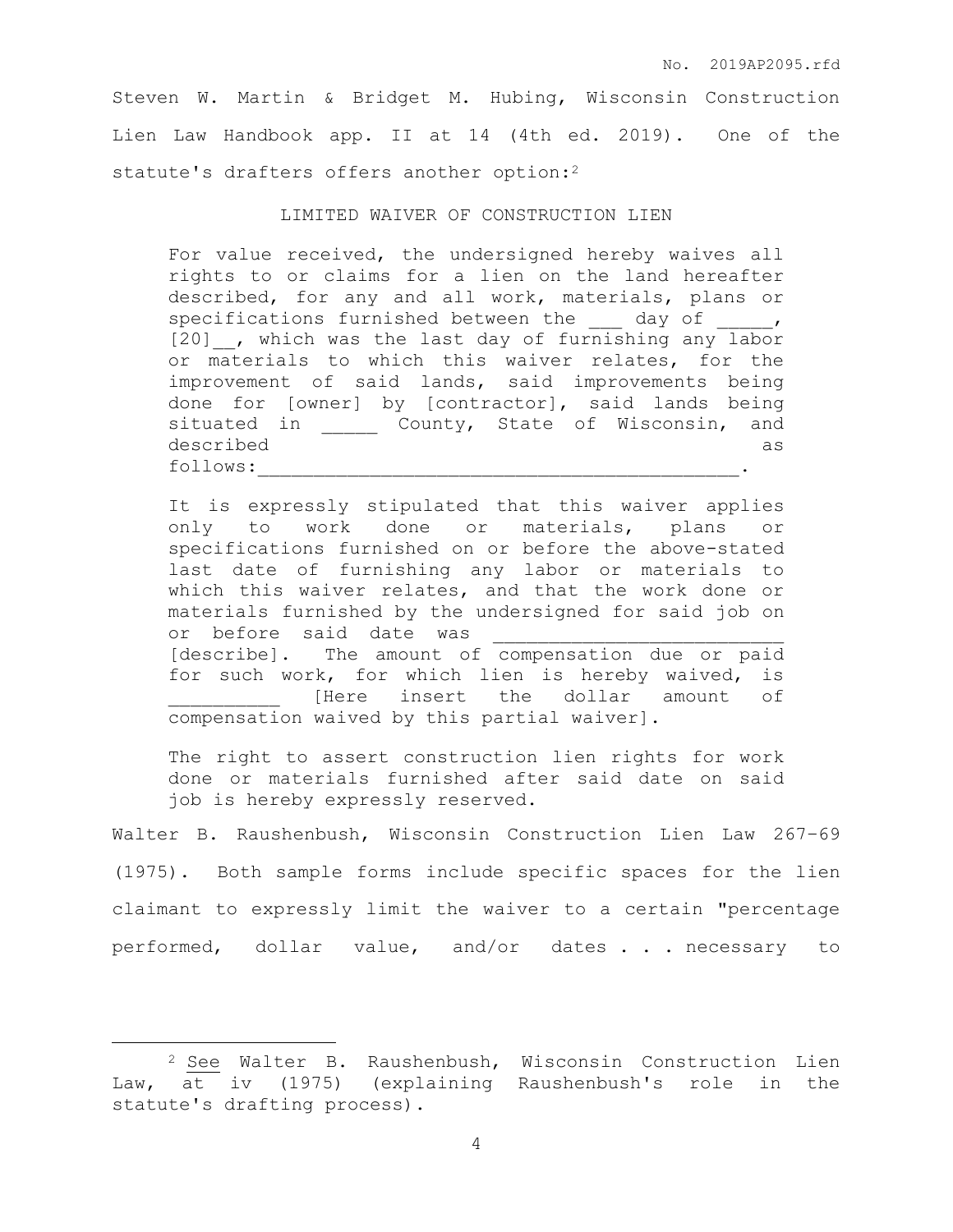accurately describe the [w]ork to which the [w]aiver relates, stating exceptions, if any." See Martin & Hubing, supra.

¶28 Great Lakes' waiver stands in stark contrast to those samples in that it lacks the "careful detailing," see Raushenbush, supra, at 268–69, of the particular portion of work covered by the waiver:

SS

Walver of Lion to Brave  $\operatorname{F}_\alpha$  that  $\stackrel{\leq}{\sim}$ County of a LIAUKESAFT

Project Name: Riverworks City Center/Family Dollar PN#: 103000

TO WHOM IT MAY CONCERN:

WHEREAS the undersigned has contracted with (2) Amoon Design & Construction Co., LLC to furnish [3] Excavation for the premises known as So Riverworks City Center/Family Dollar, 3334 N. Holton Street, Milwaukee, WI 53212 The undersigned, for and in consideration of ES \$33,448.00 Dollars and other good and valuable consideration, the receipt whereof is hereby acknowledged, does hereby waive and release any and all lien or elaim of, or right to, lien, under the statutes of the State of 101WI, relating to liens of mechanics, laborers and materialmen, with respect to and upon the foregoing described property, and the improvements thereon, and with respect to any statutory lien bond, and on the material, fixtures, apparatus or machinery furnished, and on the moneys, funds or other considerations due or to become due from the Company, on account of labor, services, material, fixtures, apparatus or machinery furnished to this date by the undersigned for the foregoing described property.

| Signed this $\partial 0$ day $M \partial 12$         | Signature:    | Stag Bunkin                  |
|------------------------------------------------------|---------------|------------------------------|
| Notary Dame:<br>Michelle Buell                       | Title:        |                              |
| Sobscribed and soorn to before me that Day of UNOYCO | Print Name:   | SKIP BruckNEL                |
| My Commission expires 2019 5, 20192017               | Company Name: | Great Lakes Excavating, Inc. |

The waiver plainly states that Great Lakes waived and released "any and all" liens or claims related to all of work Great Lakes "furnished to this date [March 20, 2017]." Great Lakes had completed all of its work on the Riverworks project in November 2016, so here, "to this date" encompasses the entirety of Great Lakes' work. The only change Great Lakes made to the waiver was to the document's title, where it changed "Waiver of Lien to Date" to "Waiver of Lien Partial."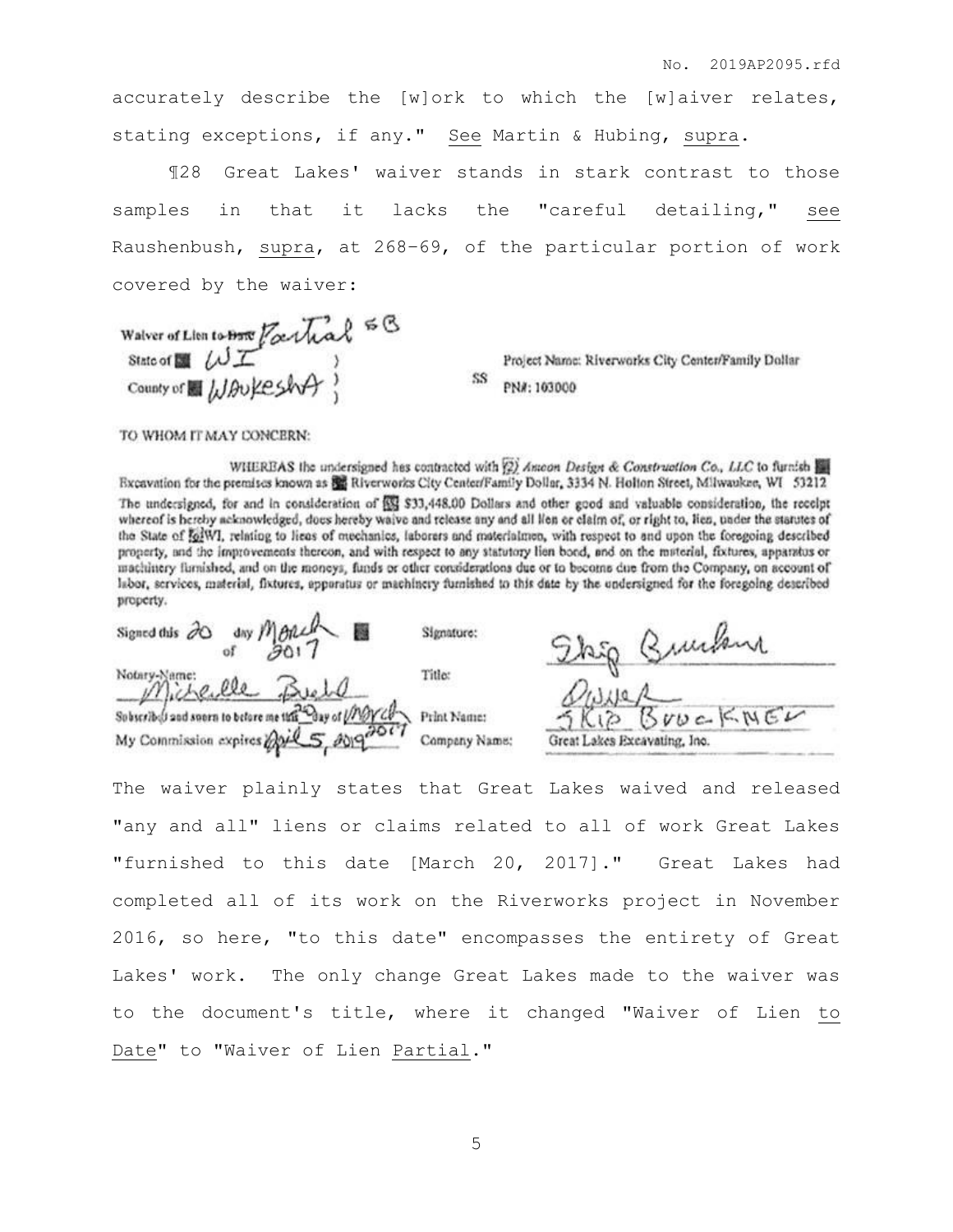¶29 Nowhere, however, does Great Lakes' waiver specifically and expressly identify what particular "part" of Great Lakes' lien claims were waived. The waiver is not limited to a certain dollar amount's worth of services, work completed up to a certain date (short of the date Great Lakes signed the waiver), or certain raw materials, for example. Rather, it expressly states that, in exchange for \$33,448, Great Lakes waived "any and all" lien claims related to all work it had furnished to date——which, since it had already completed the project, encompassed the original contract as well as all of the subsequent change orders. See Tufail v. Midwest Hosp., LLC, 2013 WI 62, ¶26, 348 Wis. 2d 631, 833 N.W.2d 586 (explaining that courts "construe [an unambiguous] document according to its literal terms" because we "presume the parties' intent is evinced by the words they chose"). Accordingly, § 779.05(1) mandates the court to construe the waiver as waiving all lien claims.

¶30 Great Lakes argues, and the majority mistakenly agrees, that because Great Lakes received \$33,448 in exchange for the lien waiver, the waiver applies to \$33,448 worth of the \$222,238 Great Lakes claims it was owed for the project. But that argument rests on the false premise that when a party receives a certain amount of money in exchange for a waiver, it must be waiving its lien only up to that dollar amount.<sup>3</sup> For

 $\overline{a}$ 

<sup>3</sup> Had Great Lakes intended to limit its waiver to \$33,448 worth of its services, it could have specifically and expressly done so by waiving its lien claims "to the extent of \$33,448 only of the \$222,238 worth of services provided." See Smith, supra, at 262.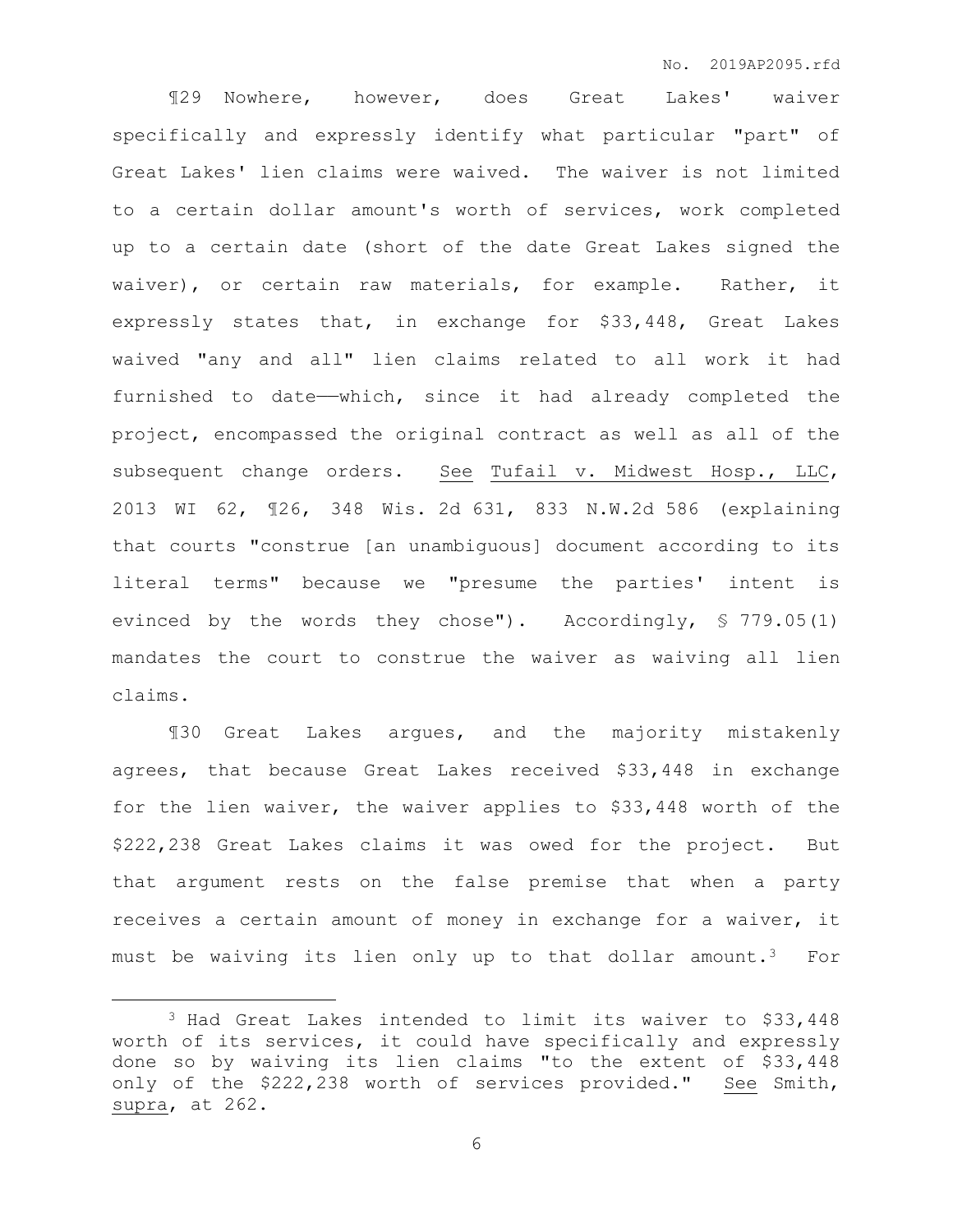example, Great Lakes could have accepted AMCON's \$33,488 payment in exchange for waiving its lien claims related to the original contract amount of \$37,165. Or Great Lakes could have accepted \$33,488 to waive its lien claims related to any other dollar amount. The point is: we don't know.<sup>4</sup> And given that every other term in the document indicates a complete waiver, interpreting it as such is the only option.

¶31 Great Lakes also argues that its handwritten edit reflects its and AMCON's intent for the waiver to be a partial one, and therefore Riverworks (who hired AMCON) should be held to that understanding. The problem with that argument is twofold. First, Riverworks was not a party to the waiver and the record does not indicate that AMCON was Riverworks' agent, such that Riverworks would be bound by AMCON's actions. See Romero v. W. Bend Mut. Ins. Co., 2016 WI App 59, ¶38, 371 Wis. 2d 478, 885 N.W.2d 591 (summarizing general agency principles)**.** Plus, because Riverworks was not a party to the waiver, it has no way of knowing what Great Lakes intended other than by reading the document——which says that Great Lakes waived "any and all" lien claims for all of its work. See Tufail, 348 Wis. 2d 631, ¶26. Second, even if crossing out "to date" and writing "partial" in the title is enough to indicate that Great Lakes and AMCON intended the document to waive only part of Great Lakes' lien

 $\overline{a}$ 

<sup>4</sup> All we can do is guess about what Great Lakes' handwritten edit to the waiver's title means. But even if we knew what "partial" meant, it would still be at odds with the rest of the waiver's text, making the waiver at best ambiguous. And § 779.05(1) requires the court to resolve any ambiguity against Great Lakes.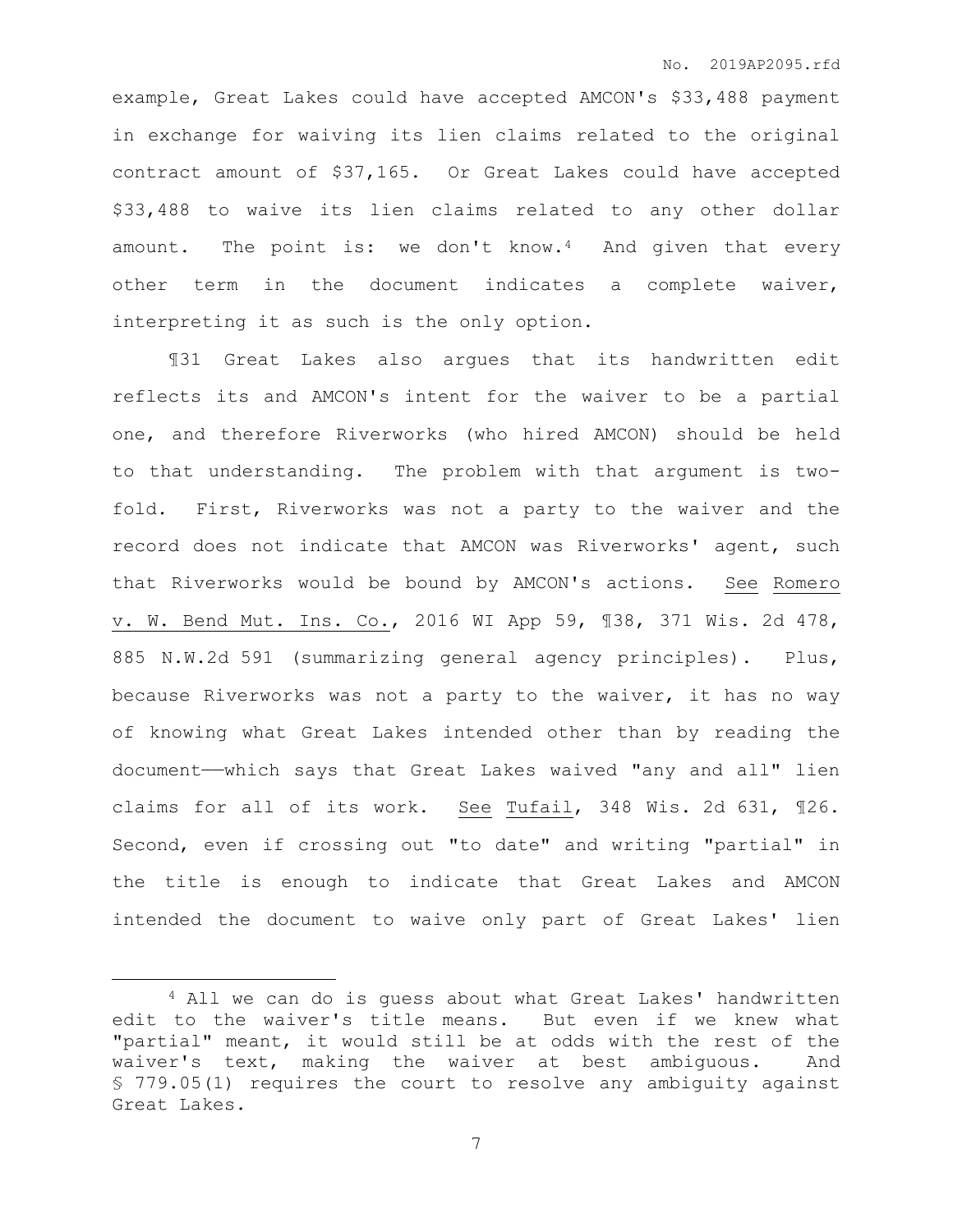claims, we——and Riverworks——are still left to guess the particular portion of work to which Great Lakes is waiving its lien claims. The point of § 779.05(1), however, is to eliminate such a guessing game from how courts or third-parties understand a lien waiver. As one of the statute's drafters explained, the statute tilts heavily in favor of construing lien waivers as waiving all lien claims because other, less stringent possibilities present "serious problems of proof" regarding the portion of work to which a partial waiver would apply. Raushenbush, supra, at 102–03.Great Lakes' position would circumvent the statute's text and must therefore be rejected.

¶32 Instead of focusing on the text of § 779.05(1), the majority wrongly relies upon default principles of contract law. It claims that the handwritten "term" places the waiver in irreconcilable conflict with itself, and therefore we must apply the common law rule that a handwritten provision controls over a conflicting printed provision. For starters, Great Lakes did not change a "term" of the contract; it changed part of the title while leaving all of the substantive terms unchanged. But more importantly, common law contract rules are irrelevant here because a construction lien is a "purely statutory right" that "cannot be maintained" outside of the relevant statutory rules. See Goebel v. Nat'l Exchangors, Inc., 88 Wis. 2d 596, 606, 277 N.W.2d 755 (1979) (quoting Rees v. Ludington, 13 Wis. 308, 311-12 (1860); Scott v. Christianson, 110 Wis. 164, 167, 85 N.W. 658 (1901) ("The lien being purely a statutory right, it must be pursued as the statute directs, or it fails."). Section 779.05 provides the statutory rule for how to construct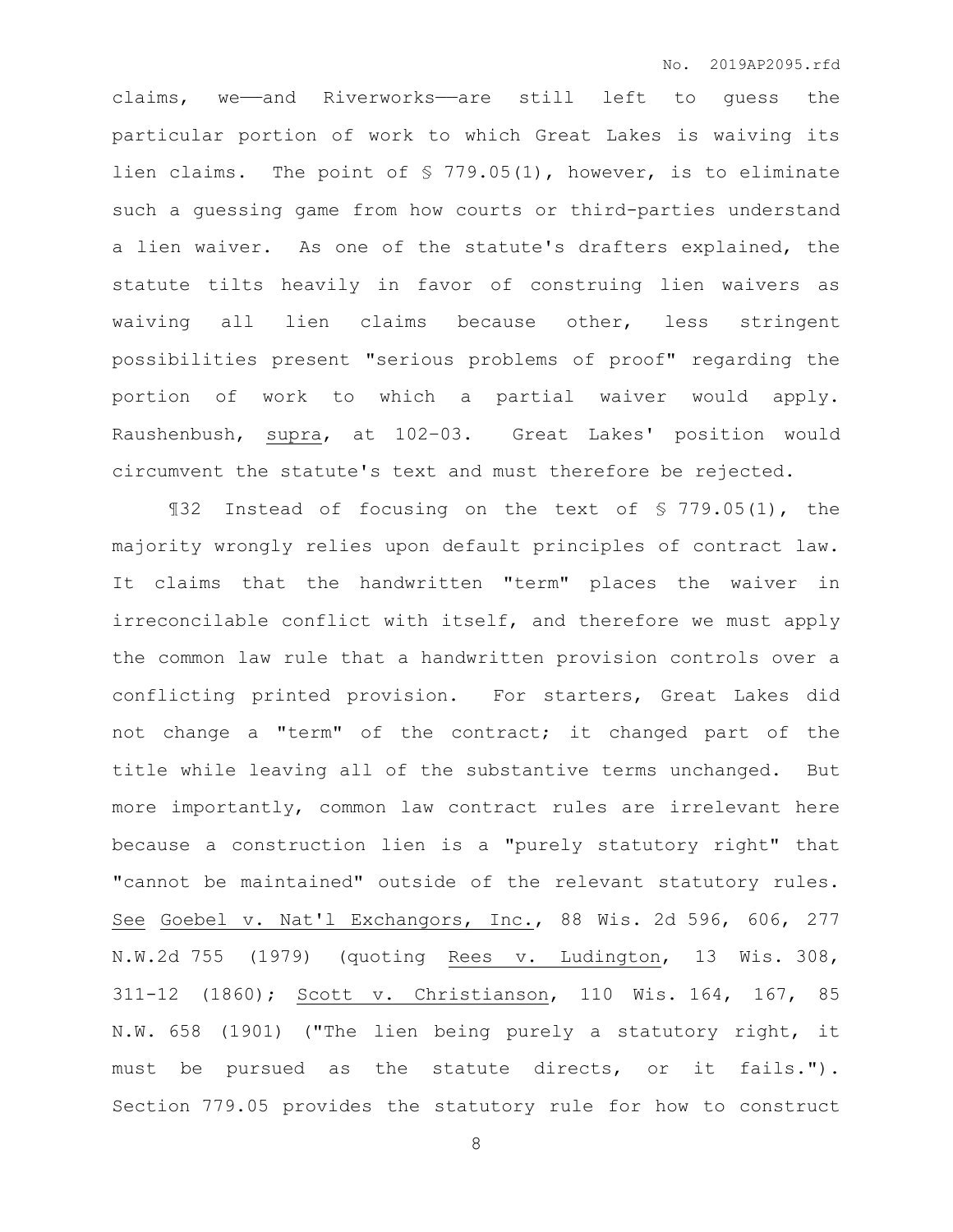and interpret lien waivers. Under that rule, a waiver is binding even without consideration—that is, even if the waiver is not a contract.<sup>5</sup> Accordingly, the common law contract rule the majority references is irrelevant. See Goebel, 88 Wis. at 606; see also Hinrichs v. DOW Chem. Co., 2020 WI 2, ¶55, 389 Wis. 2d 669, 937 N.W.2d 37 (explaining that common law principles are "irrelevant" when the legislature enacts a statute directly addressing the same issue).

¶33 Concluding that Great Lakes waived all of its lien claims would undoubtedly be a harsh result. But just because Great Lakes waived its lien claims does not mean that it can't try to recover what it's owed under the construction contract. See § 779.05(1) (explaining that a lien waiver "is a waiver of lien rights only, and not of any contract rights of the claimant otherwise existing"). Moreover, the legislature has made the policy choice that construction-lien waivers should be treated as complete waivers unless they contain specific and express limitations. The legislature can change that policy by amending the statute to allow a party to limit a waiver in the way Great Lakes attempted to here. See Kohn v. Darlington Cmty. Schs., 2005 WI 99, ¶43, 283 Wis. 2d 1, 698 N.W.2d 794. As § 779.05(1) reads now, Great Lakes' claim fails. I would therefore affirm the court of appeals' decision.

 $\overline{a}$ 

<sup>5</sup> Although a waiver doesn't have to be a contract, Great Lakes' waiver is one because it gave up something of value-all of its lien claims——in exchange for consideration. But the lien-waiver statute applies whether or not the lien waiver is a contract. See Goebel, 88 Wis. at 606; Christianson, 110 Wis. at 167.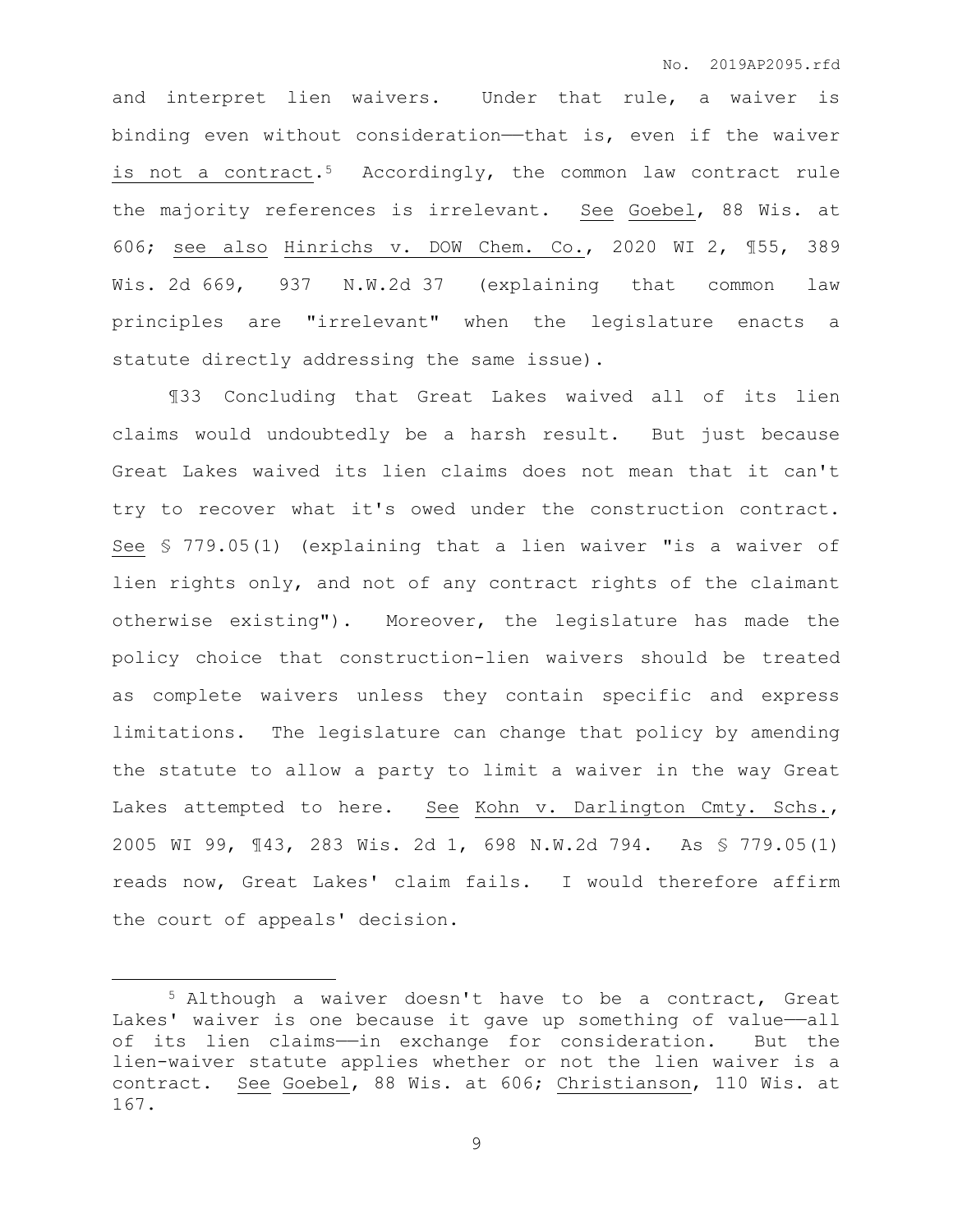¶34 I am authorized to state that Justice ANN WALSH BRADLEY joins this opinion.